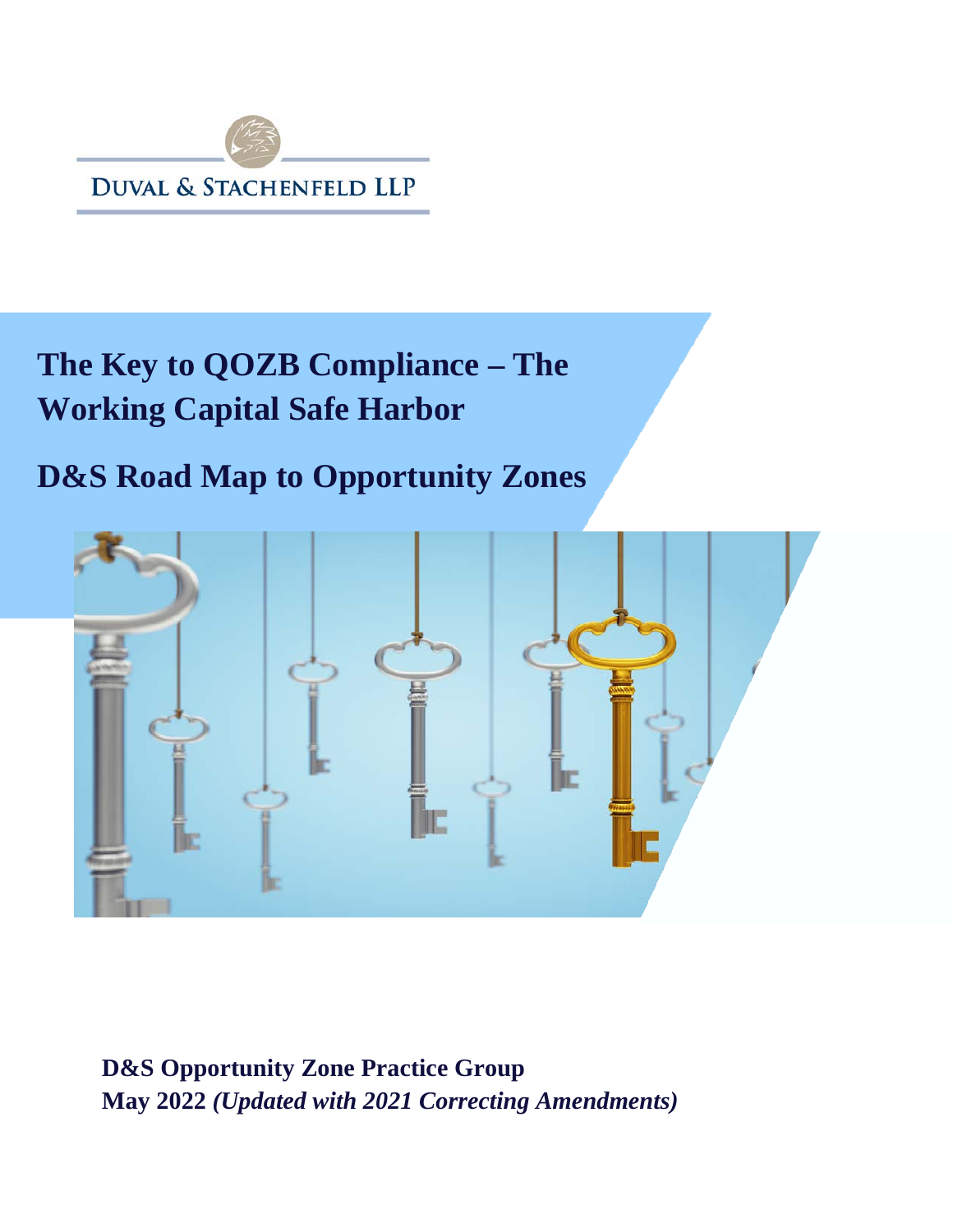The Key to QOZB Compliance – The Working Capital Safe Harbor

## **1. The Land of OZ (Opportunity Zones)**

Navigating the Land of OZ can be tricky, especially at the outset of a project. The Opportunity Zone program ("OZ Program") is chock full of requirements and deadlines, and every part of the structure has a different set of rules. For example:

- In order to claim the tax benefits associated with an opportunity zone investment, investors must invest the right type of eligible capital gain into a qualified opportunity fund ("QOF") before their reinvestment period expires, and that reinvestment period can differ for each investor.<sup>[1](#page-1-0)</sup>
- Then, a OOF has a certain amount of time to invest those gains into qualifying property in order to meet its own 90% asset test (the "QOF 90% Asset Test"), measured on specified testing dates.<sup>[2](#page-1-1)</sup>
- Additionally, most OOFs invest in qualifying property indirectly through a qualified opportunity zone business ("QOZB"), and a QOZB has its own set of requirements that it must meet so that it qualifies as an eligible investment for a QOF.[3](#page-1-2)

A QOZB is tested annually,<sup>[4](#page-1-3)</sup> and the first few years can be critical, especially because one bad year early on can be fatal under the QOF Holding Period Test (as defined, and discussed in greater detail, below in Part  $(2)(ii)$ .<sup>[5](#page-1-4)</sup>

Luckily, there is a tool available to help manage the QOZB requirements during a QOZB's start-up phase: the working capital safe harbor ("WCSH").<sup>[6](#page-1-5)</sup> This little provision of the Treasury Regulations punches above its weight as a helpful tool to satisfy the QOZB rules, and it can be a downright savior to some QOZBs as they get their businesses up and running.

This article includes: (i) a brief discussion of the QOF 90% Asset Test, (ii) a summary of the QOZB requirements, (iii) a deep dive into the WCSH itself, (iv) an explanation of the 62-Month Safe Harbor (defined below) available to a QOZB with a WCSH in place, and (v) an illustration of how the WCSH can play a pivotal role in helping with QOZB compliance.

Although a QOZB can be an operating business unrelated to real estate, this article illustrates the application of the WCSH in the context of a QOZB acquiring, developing and operating real estate. This summary is only a high-level description of the relevant rules, which are nuanced and very fact



<sup>&</sup>lt;sup>1</sup> Code Section 1400Z-2(a)(1); Reg. §1.1400Z2(a)-1(b)(11).

<span id="page-1-2"></span><span id="page-1-1"></span><span id="page-1-0"></span><sup>2</sup> Code Section 1400Z-2(d)(1); Reg. §1.1400Z2(d)-1(b)(2)(i).

<sup>3</sup> Code Section 1400Z-2(d)(3); Reg. §1.1400Z2(d)-1(d).

<span id="page-1-3"></span> $4$  Reg. §1.1400Z2(d)-1(d)(1).

<span id="page-1-4"></span> $5 \text{ Code Section } 1400Z-2(d)(2)(C)(iii)$ ; Reg. §1.1400Z2(d)-1(c)(3)(i)(C).

<span id="page-1-5"></span> $6$  Reg. §1.1400Z2(d)-1(d)(3)(v).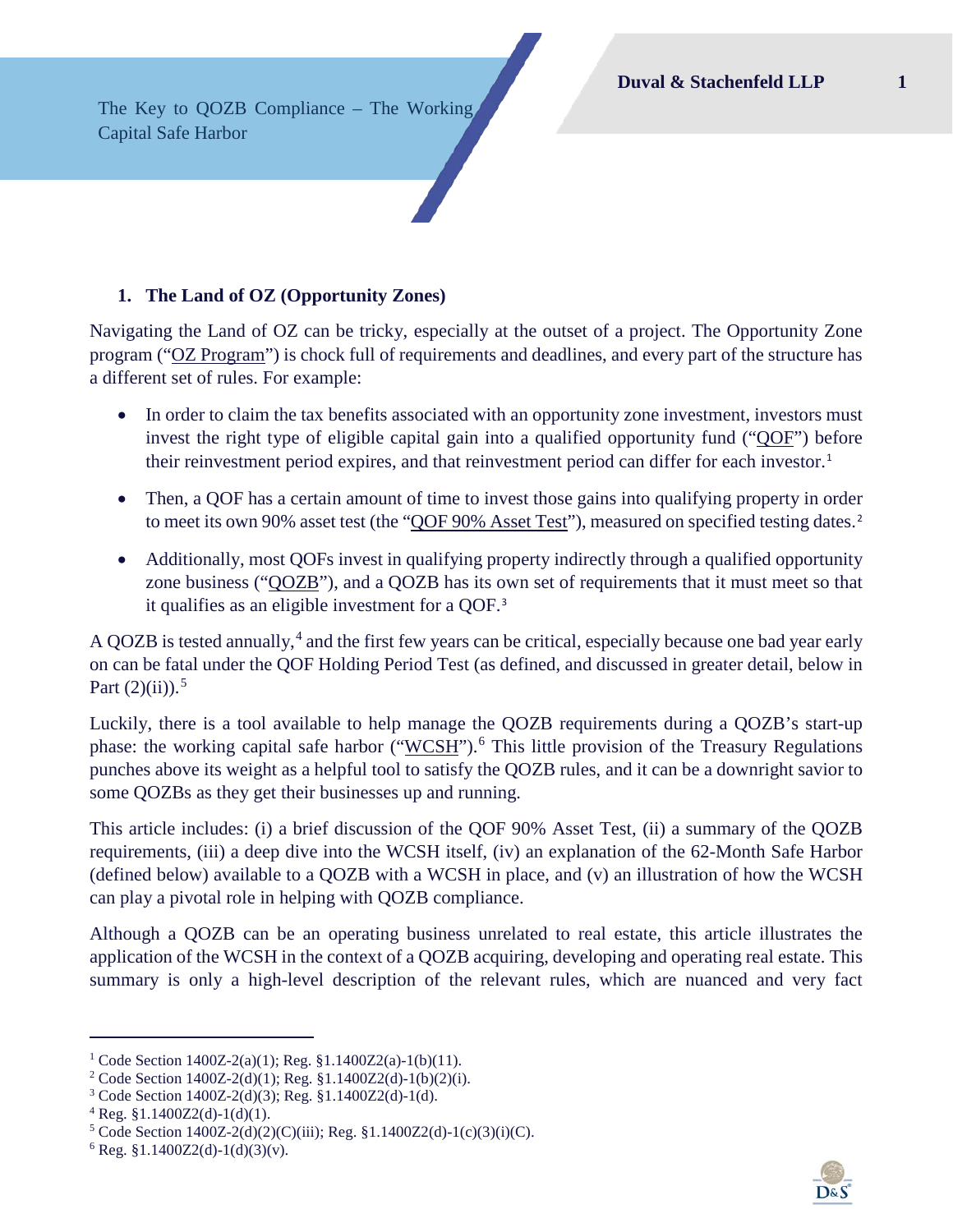dependent. Any particular project or development should be fully vetted to ensure it complies with the OZ Program requirements.

## **2. The QOF 90% Asset Test**

For a QOF to be in compliance with the QOF 90% Asset Test, at least 90% of its assets must be qualified opportunity zone property (" $\overline{QOZP}$ ").<sup>[7](#page-2-0)</sup> The 90% measurement of a  $\overline{QOF}$ 's assets is determined by averaging the QOF's percentage of QOZP on the last day of the first 6-month period of the taxable year of the QOF, and on the last day of the taxable year of the QOF.<sup>[8](#page-2-1)</sup> For a calendar year QOF, its two testing dates will be June  $30<sup>th</sup>$  and December  $31<sup>st</sup>$ , but its first year may have a different first testing date depending on when it is formed or elects QOF status.

There are specified valuation methodologies for valuing a QOF's assets for purposes of the QOF 90% Asset Test, as well as for valuing a QOZB's tangible property for purposes of the Tangible Property Requirement (as defined below). Those valuation methodologies are described below in Part [\(4\)\(ii\).](#page-7-0)

QOZP can include equity in certain subsidiaries qualifying as QOZBs, as well as qualifying tangible property.[9](#page-2-2) For a QOZB that is characterized as a partnership for federal income tax purposes, equity in the QOZB will be a qualifying asset for a QOF only if the QOZB equity held by the QOF is a qualified opportunity zone partnership interest ("QOZPI").<sup>[10](#page-2-3)</sup>

Similarly, for a QOZB that is characterized as a corporation for federal income tax purposes, the QOZB will be a qualifying asset for a QOF as long as the equity in the QOZB constitutes qualified opportunity zone stock ("QOZS").<sup>[11](#page-2-4)</sup> The QOZPI and QOZS requirements are similar, but this article assumes that a QOF holds equity in a QOZB characterized as a partnership for federal income tax purposes.

## **i. Qualified Opportunity Zone Partnership Interest**

For a OOZB characterized as a domestic partnership<sup>[12](#page-2-5)</sup> for federal income tax purposes, equity in that QOZB will be a QOZPI if three requirements are met. First, the partnership interest must be acquired by the QOF after December 31, 2017, from the partnership solely in exchange for cash.<sup>[13](#page-2-6)</sup> This requirement means that a QOF must acquire a newly issued interest from the QOZB. A QOF cannot purchase existing equity in a QOZB from another partner.

<span id="page-2-5"></span><span id="page-2-4"></span> $12$  Equity in certain entities organized in a U.S. territory can be a QOZPI if the entity conducts a qualified opportunity zone business in the U.S. territory in which the entity is organized. Reg.  $\S1.1400Z2(d)-1(a)(1)(ii)(B)(1)$ .



<span id="page-2-1"></span><span id="page-2-0"></span><sup>&</sup>lt;sup>7</sup> Code Section 1400Z-2(d)(1). Reg. §1.1400Z2(a)-1(b)(4). <sup>8</sup> Id.

<span id="page-2-3"></span><span id="page-2-2"></span><sup>&</sup>lt;sup>9</sup> Code Section 1400Z-2(d)(2)(A).<br><sup>10</sup> Code Section 1400Z-2(d)(2)(A)(ii).<br><sup>11</sup> Code Section 1400Z-2(d)(2)(A)(i).

<span id="page-2-6"></span><sup>&</sup>lt;sup>13</sup> Code Section  $1400Z-2(d)(2)(C)(i)$ .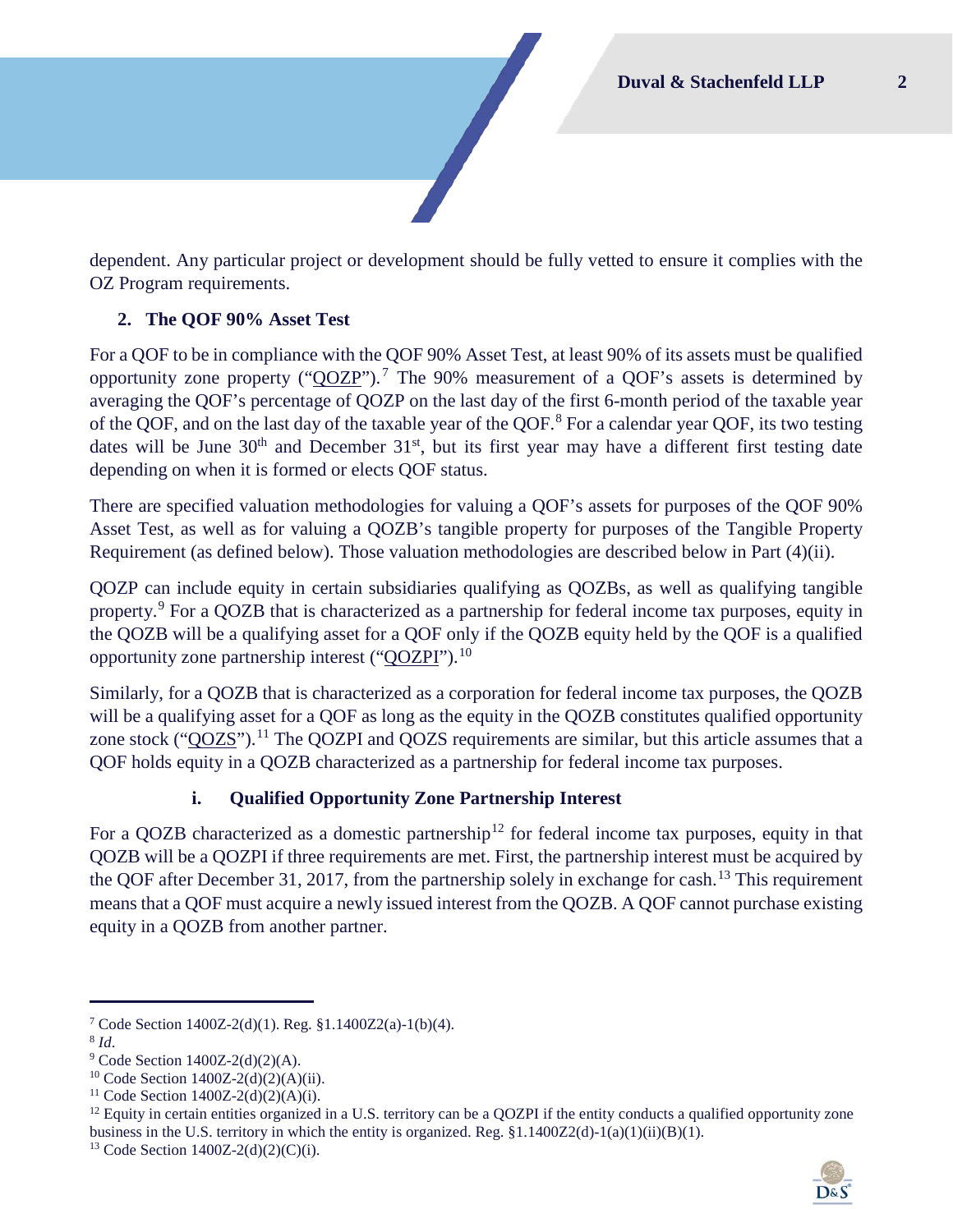Second, as of the time the partnership interest is acquired, the partnership must be a QOZB (or, in the case of a new partnership, the partnership is being organized for the purposes of being a QOZB).<sup>[14](#page-3-1)</sup> The QOZB requirements are explored below in Parts [\(3\),](#page-4-0) [\(4\)](#page-4-1) and [\(5\).](#page-8-0)

Lastly, during substantially all (which is 90% for this purpose) of the QOF's holding period for such partnership interest, the partnership must qualify as a QOZB (the "QOF Holding Period Test"). <sup>[15](#page-3-2)</sup> Because of this holding period requirement, a QOZB's early years can be critical for a QOF owner of a QOZB.

## **ii. QOF Holding Period Test**

<span id="page-3-0"></span>The QOF Holding Period Test puts a lot of pressure on QOZB compliance from Day 1 because the Treasury Regulations interpret the relevant statutory language to mean that the QOF Holding Period Test is applied cumulatively.<sup>[16](#page-3-3)</sup> The cumulative nature of the test means that a failure of an entity to meet the QOZB requirements in an early year could be fatal for the QOF. For example, if a partnership failed to be a QOZB during its first two years with a QOF owner, equity in that partnership would not be a QOZPI until the QOF could meet the QOF Holding Period Test on a cumulative basis. Those two bad early years theoretically mean that the QOF Holding Period Test would not be met until after Year 20, since by then the QOZB would finally have 18 years of qualifying as a QOZB to meet the 90% requirement of the QOF Holding Period Test. Of course this is an impractical result, so QOZB compliance is incredibly important, especially early on.

One additional nuance to this analysis is a provision in the Treasury Regulations that states that, for purposes of the QOF Holding Period Test, a QOF determines whether a partnership qualifies as a QOZB on the QOF's semiannual testing dates.[17](#page-3-4) The Treasury Regulations also give QOFs the ability to cure a QOZB failure, which is a helpful safety feature. If an entity fails to qualify as a QOZB on a testing date, a QOF owner can still treat its equity in the entity as a QOZPI if the QOZB corrects the failure within 6 months.<sup>[18](#page-3-5)</sup>

There is significant confusion as to the application of the semiannual testing rule and the application of the cure provisions, which is outside the scope of this article, and many practitioners think it is appropriate to measure QOZB status for purposes of the QOF Holding Period Test on an annual basis.

Regardless of whether QOZB status is measured annually or semiannually for purposes of the QOF Holding Period Test, because the test is applied cumulatively, a QOZB should be diligent early on to ensure compliance.



<span id="page-3-2"></span><span id="page-3-1"></span><sup>&</sup>lt;sup>14</sup> Code Section 1400Z-2(d)(2)(C)(ii).<br><sup>15</sup> Code Section 1400Z-2(d)(2)(C)(iii); Reg. §1.1400Z2(d)-1(c)(3)(i)(C).<br><sup>16</sup> Reg. §1.1400Z2(d)-1(c)(3)(i)(C)(1).<br><sup>17</sup> Reg. §1.1400Z2(d)-1(c)(3)(i)(C)(2).

<span id="page-3-3"></span>

<span id="page-3-4"></span>

<span id="page-3-5"></span> $18$  Reg. §1.1400Z2(d)-1(d)(6).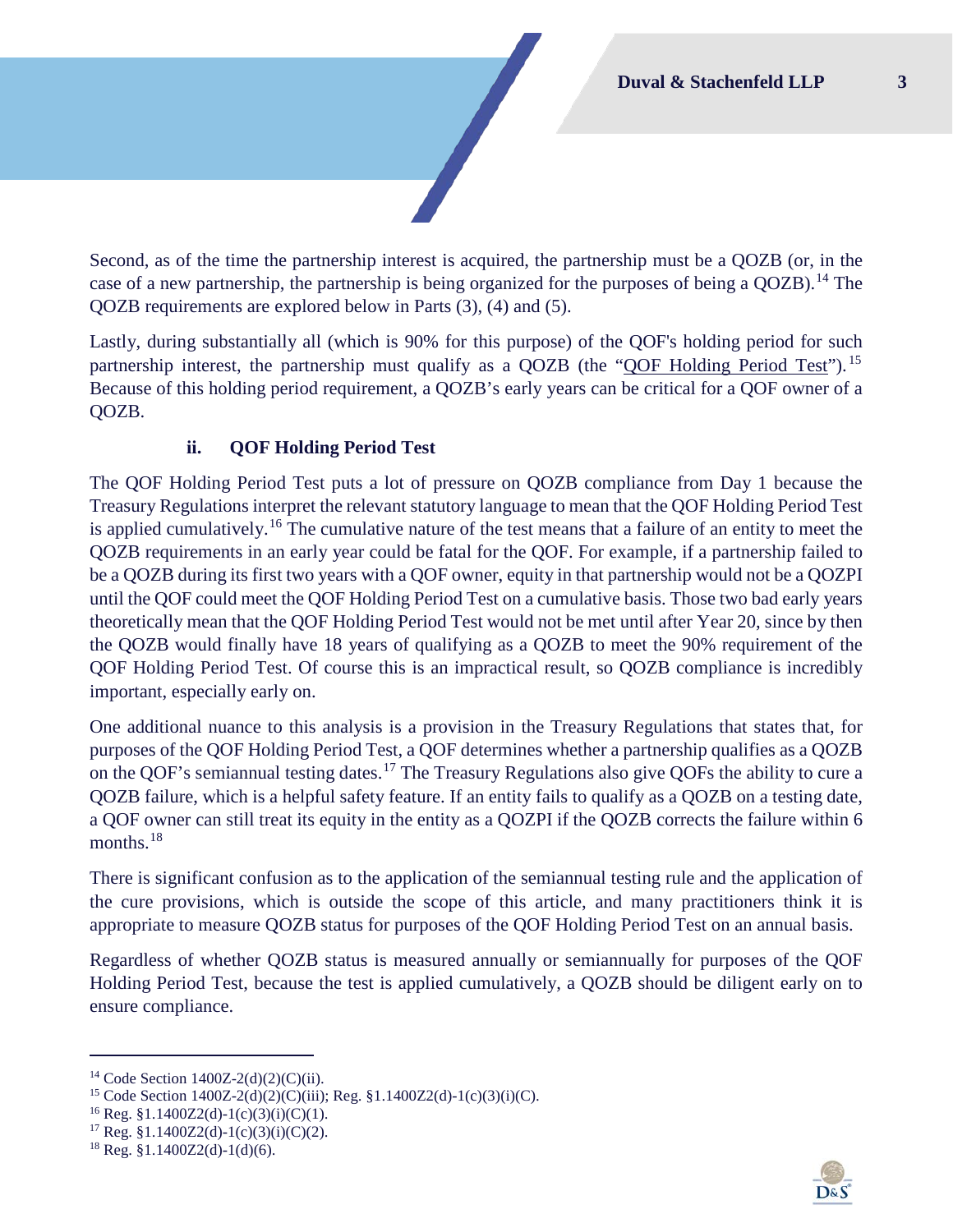## <span id="page-4-0"></span>**3. The QOZB Requirements**

An eligible entity engaged in a trade or business is a QOZB if the entity satisfies five requirements (each as defined and further described below): (i) the Tangible Property Requirement, (ii) the Financial Property Limit, (iii) the Gross Income Requirement, (iv) the Intangible Property Requirement, and (v) the Sin Business Prohibition. An eligible entity for this purpose is an entity classified as a corporation or a partnership for federal income tax purposes.<sup>[19](#page-4-2)</sup>

The Tangible Property Requirement is where most real estate QOZBs need to focus. Additionally, the Tangible Property Requirement itself has a series of nested sub-requirements, so it takes a while to cross all the t's and dot all the i's. We will tackle the Tangible Property Requirement first, and then work through the remaining four requirements.

Although the WCSH does not show up in the explanation of the Tangible Property Requirement immediately below in Part [\(4\),](#page-4-1) we will come full circle by the end so you can see how the WCSH can play a meaningful role in helping a QOZB meet this requirement.

#### <span id="page-4-1"></span>**4. The Tangible Property Requirement**

Under the tangible property requirement (the "Tangible Property Requirement"), substantially all (which is 70% for this purpose) of the tangible property owned or leased by a QOZB must be qualified opportunity zone business property ("QOZBP").[20](#page-4-3)

Leased tangible property can qualify as QOZBP, but this article focuses on the requirements applicable to tangible property owned by a QOZB.

#### **i. Qualified Opportunity Zone Business Property**

To qualify as QOZBP, tangible property must be used in the trade or business of the QOZB and meet the three requirements described below.

#### **a. The Development Requirement**

First, tangible property owned by the QOZB must meet either the original use test or the substantial improvement test (the "Development Requirement").<sup>[21](#page-4-4)</sup> Tangible property meets the original use test (the "Original Use Test") if the original use of the property in an opportunity zone commences with the QOZB, meaning that the QOZB has to be the first person to place the property into service for purposes of depreciation.[22](#page-4-5) Any new ground-up construction in an opportunity zone should meet the Original Use Test, and certain "pre-TCO" acquisitions may also qualify (although be mindful that placing a property



<span id="page-4-2"></span><sup>&</sup>lt;sup>19</sup> Reg. §1.1400Z2(d)-1(a)(1)(i).<br><sup>20</sup> Code Section 1400Z-2(d)(3)(A)(i); Reg. §1.1400Z2(d)-1(d)(2)(i).

<span id="page-4-4"></span><span id="page-4-3"></span><sup>&</sup>lt;sup>21</sup> Code Section 1400Z-2(d)(2)(D)(i)(II); Reg. §1.1400Z2(d)-2(b)(2).

<span id="page-4-5"></span><sup>&</sup>lt;sup>22</sup> Reg. §1.1400Z2(d)-2(b)(2)(i)(A); Reg. §1.1400Z2(d)-2(b)(3)(i)(A).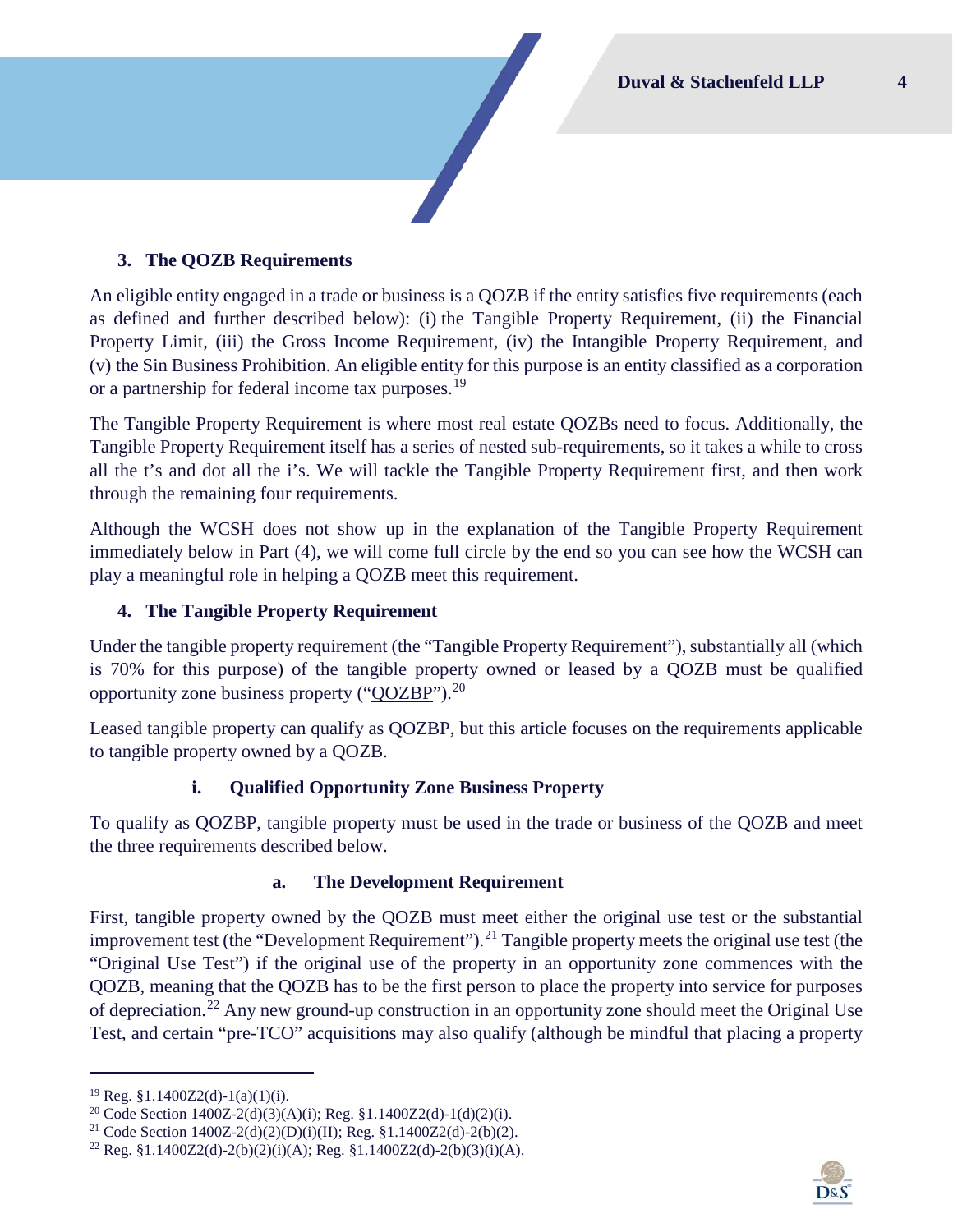into service for tax purposes may not coincide with the date the property receives a certificate of occupancy).

Alternatively, tangible property can satisfy the Development Requirement by meeting the substantial improvement test (the "Substantial Improvement Test"). In order to meet the Substantial Improvement Test, within a 30-month period the property must be improved by the QOZB so that the additions to the property's basis equal or exceed the QOZB's basis in the property at the beginning of the 30-month period.[23](#page-5-0) This is often referred to as the "double your basis" requirement.

For purposes of the Substantial Improvement Test, a QOZB can disregard any basis attributable to land in determining its beginning basis in the property.<sup>[24](#page-5-1)</sup> So if a QOZB acquires an existing building that is already in service and the land underneath the building, the property will be QOZBP if the QOZB makes sufficient improvements to meet the Substantial Improvement Test with respect to the building. There are certain aggregation rules which permit a QOZB to apply the test to groups of buildings collectively, and to include newly placed in service personal property in meeting the Substantial Improvement Test requirements.[25](#page-5-2)

Unimproved land does not have to be substantially improved,  $2<sup>6</sup>$  and land can never meet the Original Use Requirement, but land must be used in the QOZB's trade or business in order to be considered QOZBP. To address concerns about land-banking, additional requirements kick in if the QOZB purchased the land with an expectation, an intention, or a view not to improve the land more than an insubstantial amount within 30 months of the date of purchase.<sup>[27](#page-5-4)</sup> Be cautious with property acquisitions where there will be large amounts of unimproved land post-development.

The Development Requirement is intended to ensure that a QOZB makes a significant investment in an opportunity zone and either creates or adds value to the property there. A QOZB cannot acquire an existing stabilized asset and have that qualify as QOZBP, since the OZ Program is intended to bring new economic development to the opportunity zones.

#### **b. The Purchase Requirement**

Second, tangible property must have been acquired by purchase after December 31, 2017 from a party unrelated to the OOZB (the "Purchase Requirement").<sup>[28](#page-5-5)</sup> (*Spoiler alert – this is where the WCSH can play a critical role! Read on…*)

There are three components to the Purchase Requirement: the purchase component, the timing



<span id="page-5-0"></span><sup>&</sup>lt;sup>23</sup> Code Section 1400Z-2(d)(2)(D)(ii); Reg. §1.1400Z2(d)-2(b)(4)(i).

<span id="page-5-1"></span><sup>&</sup>lt;sup>24</sup> Reg. §1.1400Z2(d)-2(b)(4)(iv).

<span id="page-5-2"></span><sup>&</sup>lt;sup>25</sup> Reg. §1.1400Z2(d)-2(b)(4)(iii); Reg. §1.1400Z2(d)-2(b)(4)(v).<br><sup>26</sup> Reg. §1.1400Z2(d)-2(b)(4)(iv)(B).

<span id="page-5-3"></span>

<span id="page-5-5"></span><span id="page-5-4"></span><sup>&</sup>lt;sup>27</sup> Reg. §1.1400Z2(d)-2(b)(4)(iv)(C).<br><sup>28</sup> Code Section 1400Z-2(d)(2)(D)(i)(I); Reg. §1.1400Z2(d)-2(b)(1)(i).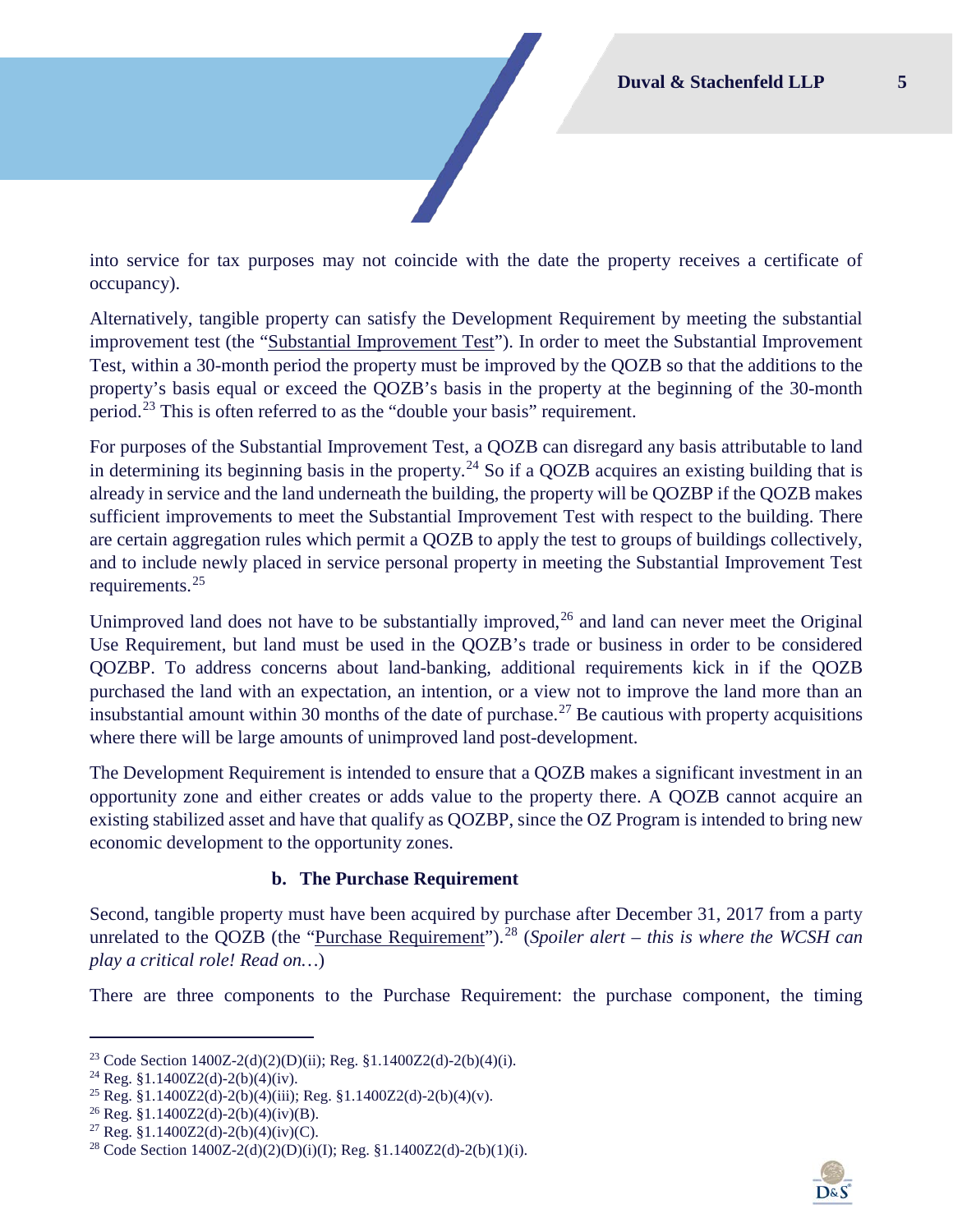component, and the relatedness component.

The purchase component requires that QOZPB be purchased, so contributed property does not qualify. Because of the definition of purchase in the Internal Revenue Code, property only meets this requirement if it is fully acquired in a transaction which gives the QOZB a cost basis in the property.<sup>[29](#page-6-0)</sup> There is an inherent cliff effect as a result of the purchase definition, so if the property is contributed to the QOZB, even in part, the property will fail to meet the Purchase Requirement. Self-constructed property is considered "purchased" for purposes of the Purchase Requirement if the QOZB manufactures, constructs, or produces the tangible property for use by the QOZB and with the intent to use the property in the QOZB's trade or business in an opportunity zone.<sup>[30](#page-6-1)</sup>

As a result of the timing component, even if property was acquired by purchase, the property will not be QOZBP if the property was acquired before January 1, 2018.

Lastly, the relatedness component requires that the property be acquired by the QOZB from an unrelated party. Parties are related for this purpose if there is common ownership of more than 20%.<sup>[31](#page-6-2)</sup> If the property is acquired by the QOZB from a seller owning more than 20% (directly or indirectly) of the QOZB, the property will not be QOZBP.[32](#page-6-3) 

If a QOZB purchases undeveloped land in 2018 for cash from an unrelated party and constructs a new building on that land, the land should meet the Purchase Requirement because it was acquired by purchase from an unrelated party after December 31, 2017, and the new building should meet the Purchase Requirement because of the self-constructed property rules.

#### **c. The Use in an Opportunity Zone Test**

Third, during substantially all (90% for this purpose) of the QOZB's holding period of QOZBP, substantially all (70% for this purpose) of the use of the tangible property must be in an opportunity zone.<sup>[33](#page-6-4)</sup> This test is more critical in the context of an operating business where tangible property may move in and out of an opportunity zone (machinery, laptops, etc.). Luckily, most tangible property in a real estate QOZB tends to stay put.



<span id="page-6-1"></span><span id="page-6-0"></span><sup>&</sup>lt;sup>29</sup> Code Section 179(d)(2).<br><sup>30</sup> Reg. §1.1400Z2(d)-2(b)(1)(iii).<br><sup>31</sup> Code Section 1400Z-2(d)(2)(D)(iii); Code Section 707(b)(1), as modified by Code Section 1400Z-2(e)(2).

<span id="page-6-3"></span><span id="page-6-2"></span><sup>&</sup>lt;sup>32</sup> Although not the focus of this article, be mindful of any property acquisition from a seller that reinvests into the QOZB, directly or indirectly (through a QOF or otherwise), even if the seller stays under 20%. Certain "circular cash flow" transactions may be subject to attack by the IRS under the step transaction doctrine. T.D. 9889, 85 Fed. Reg. 1866, 1871  $(Jan. 13, 2020); Reg. §1.1400Z2(f)-1(c)(3)(iii)$ .

<span id="page-6-4"></span><sup>33</sup> Code Section 1400Z-2(d)(2)(D)(i)(III); Reg. §1.1400Z2(d)-2(d)(1).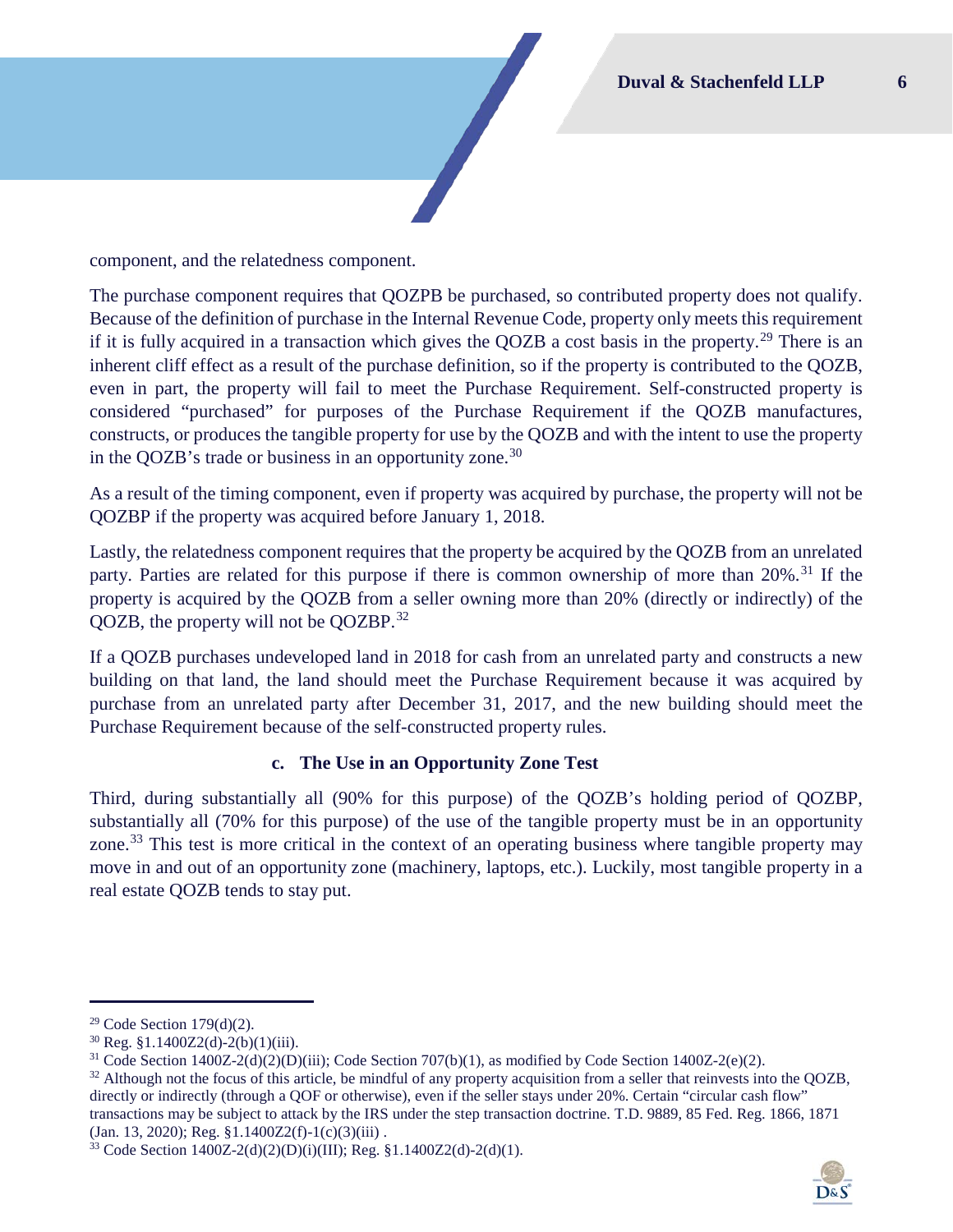#### **ii. Valuation for Purposes of the Tangible Property Requirement**

<span id="page-7-0"></span>The Treasury Regulations include specified valuation methodologies for valuing a QOF's assets for purposes of the QOF 90% Asset Test, as well as for valuing a QOZB's tangible property for purposes of the Tangible Property Requirement. This discussion reviews those valuation methods in the context of a QOZB valuing its tangible property, but the same concepts apply for a QOF valuing its assets for the QOF 90% Asset Test.

A QOZB has two methods to choose from to value its tangible property for purposes of the Tangible Property Requirement: the applicable financial statement method (the "AFS Method") or the alternative valuation method (the "AV Method").<sup>[34](#page-7-1)</sup> A QOZB can switch methods from year to year, but it must apply a single method consistently during each taxable year to all of its tangible property.<sup>[35](#page-7-2)</sup>

#### **a. The AFS Method**

A QOZB may only use the AFS Method in a taxable year if the QOZB has an applicable financial statement within the meaning of the Treasury Regulations.<sup>[36](#page-7-3)</sup>

An applicable financial statement of an entity is either (i) a financial statement that is prepared in accordance with U.S. GAAP and required to be filed with the SEC, such as a Form 10-K,<sup>[37](#page-7-4)</sup> or (ii) a financial statement that (A) meets certain significant use requirements, including that the financial statement values are used by the entity in most of the significant management functions of its business and that the use of the financial statement values are related to the management of all or substantially all of the business,  $38$  and (B) is prepared in accordance with U.S. GAAP, and is either (x) required to be provided to the federal government or any of its agencies other than the IRS,<sup>[39](#page-7-6)</sup> or (y) a certified audited financial statement that is given to creditors for purposes of making lending decisions, given to equity holders for purposes of evaluating their investment in the entity, or provided for other substantial nontax purposes, and in either case for purposes of this clause (y), the entity must reasonably anticipate that the financial statement will be directly relied on for the purposes for which it was given or provided. $40$ 



<span id="page-7-1"></span> $34$  Reg. §1.1400Z2(d)-1(b)(1)(ii); Reg. §1.1400Z2(d)-1(b)(2)(ii)(A). Although not the focus of this article, the Treasury Regulations also contain a helpful provision which allows a QOF investor that owns 5% of more of the equity in a QOZB to value the QOZB's tangible property using the same valuation methodology that the QOF uses to measure its own assets under the QOF's 90% asset test. Reg. §1.1400Z2(d)-1(b)(2)(ii)(B).<br><sup>35</sup> Reg. §1.1400Z2(d)-1(b)(2)(ii)(A).<br><sup>36</sup> Id.

<span id="page-7-3"></span><span id="page-7-2"></span>

<span id="page-7-4"></span> $37$  Reg. §1.475(a)-4(h)(1); Reg. §1.475(a)-4(h)(2)(i).

<span id="page-7-5"></span> $38$  Reg. §1.475(a)-4(j).

<span id="page-7-6"></span> $39$  Reg. §1.475(a)-4(h)(2)(ii).

<span id="page-7-7"></span> $40$  Reg. §1.475(a)-4(h)(2)(iii).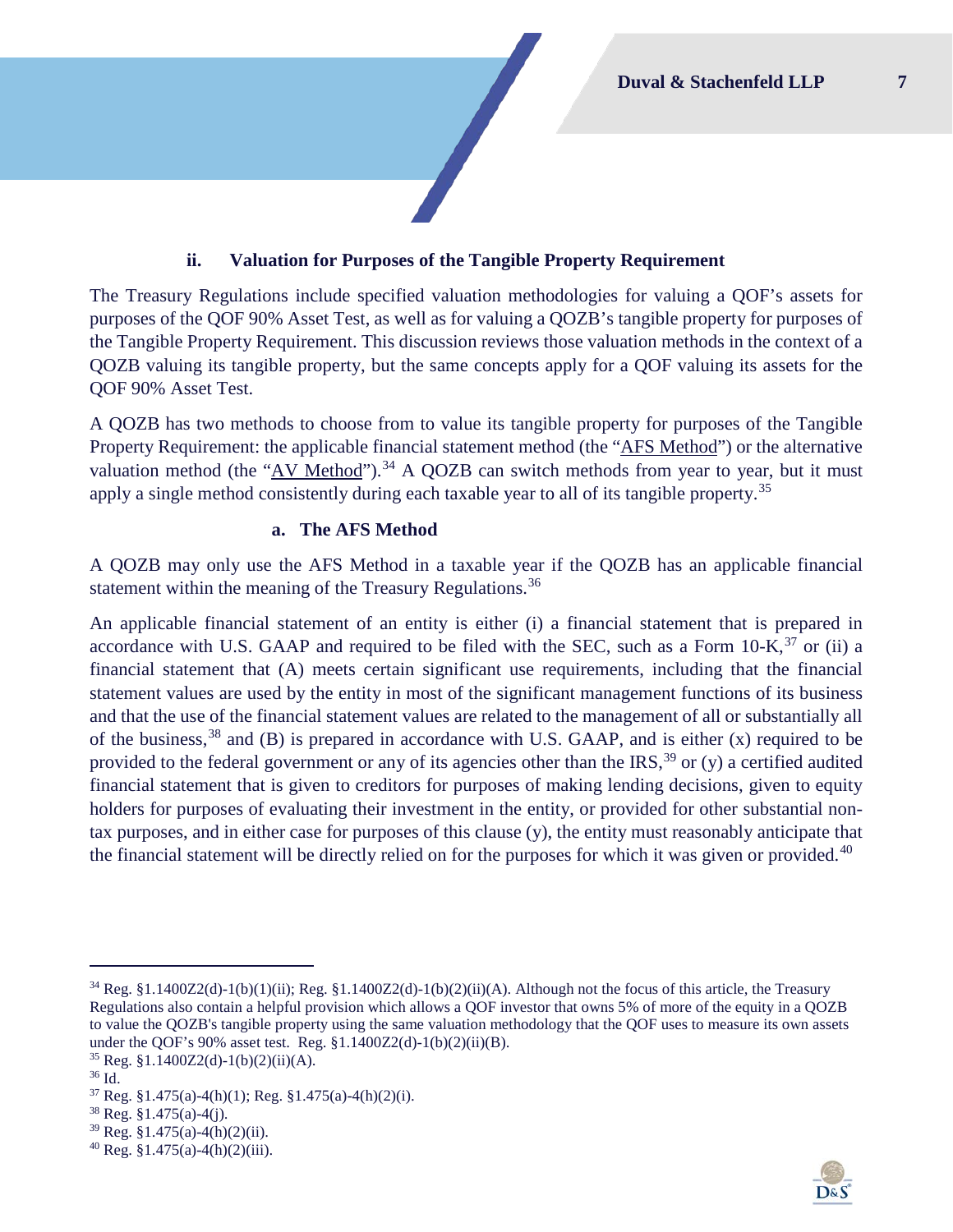If the QOZB chooses the AFS Method, it can use the values of its assets as reported on its applicable financial statement for the relevant reporting period.<sup>[41](#page-8-1)</sup>

#### **b. The AV Method**

Under the AV Method, for any tangible property that the QOZB acquired by purchase for fair market value or constructed for fair market value, the value of the property is the QOZB's unadjusted cost basis of the property.<sup>[42](#page-8-2)</sup> However, the value of property that is not purchased or constructed for fair market value is the asset's fair market value, as determined on the last day of the first six-month period of the taxable year and on the last day of the taxable year. $43$ 

This dichotomy in valuation approaches under the AV Method is problematic and adds unnecessary compliance costs. For example, if a QOZB owns both contributed property and property constructed for fair market value, under the AV Method the value of the self-constructed property will remain at its unadjusted cost basis, but the value of the contributed property may fluctuate. Aside from the unrealistic expectation that a QOZB is going to obtain valuation reports on its contributed property every six months, the reliance on a fair market value determination for purposes of the Tangible Property Requirement may make compliance very difficult to predict.

## <span id="page-8-0"></span>**5. The Four Remaining QOZB Requirements**

The four remaining QOZB requirements are the Financial Property Limit, the Gross Income Requirement, the Intangible Property Requirement, and the Sin Business Prohibition.

## **i. The Financial Property Limit**

The OZ Program was created to encourage investment in opportunity zones to drive economic activity. Although both real estate development and non-real estate operating businesses are permitted, the OZ Program framework does not permit investors to claim the OZ Program tax benefits for investments in financial products. This restriction takes the form of a limit on a QOZB's financial assets (the "Financial Property Limit"). Under the Financial Property Limit, less than 5 percent of the average aggregate unadjusted bases of the QOZB's property can be attributable to nonqualified financial property.<sup>[44](#page-8-4)</sup>

To determine whether the Financial Property Limit is exceeded in any taxable year, a fraction is calculated, the numerator of which is the average aggregate unadjusted basis of the QOZB's nonqualified financial property, and the denominator of which is the average aggregate unadjusted basis of all of the QOZB's property (including the nonqualified financial property). Although the average for the numerator and the denominator should be determined in the same manner, there is no explicit guidance

<span id="page-8-4"></span> $^{44}$  Code Section 1400Z-2(d)(3)(A)(ii) by reference to Code Section 1397C(b)(8); Reg. §1.1400Z2(d)-1(d)(3)(iv).



<span id="page-8-1"></span><sup>&</sup>lt;sup>41</sup> Reg. §1.1400Z2(d)-1(b)(3)(i).<br><sup>42</sup> Reg. §1.1400Z2(d)-1(b)(4)(ii)(A).

<span id="page-8-3"></span><span id="page-8-2"></span> $43$  Reg. §1.1400Z2(d)-1(b)(4)(ii)(B).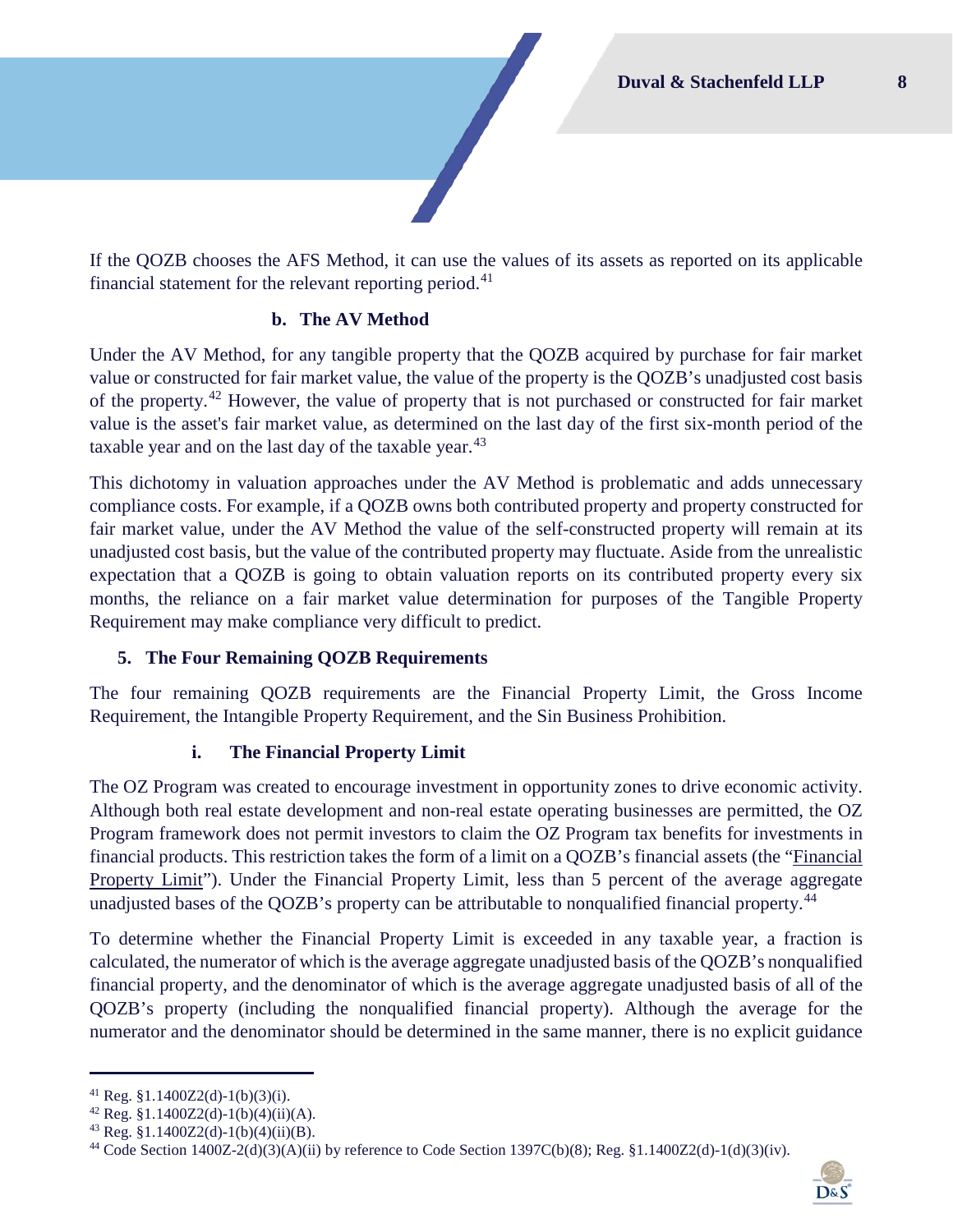on how to calculate the average. A few reasonable approaches include calculating the average on a daily, monthly or quarterly basis, or alternatively averaging the QOZB's property on the QOF's semiannual testing dates.

#### **a. Nonqualified Financial Property**

Nonqualified financial property includes debt, stock, partnership interests, options, futures contracts, forward contracts, warrants, notional principal contracts, annuities, and other similar property.<sup>[45](#page-9-0)</sup>

However, nonqualified financial property does not include (1) reasonable amounts of working capital held in cash, cash equivalents or debt instruments with a term of 18 months or less ("Working Capital Assets"), and (2) business receivables described in Code Section  $1221(a)(4)$ .<sup>[46](#page-9-1)</sup>

#### **b. Reasonable Amounts of Working Capital**

There is no definition for what constitutes a reasonable amount of working capital for purposes of the exception for Working Capital Assets. In other contexts for determining necessary amounts of working capital, courts have relied upon several approaches, including permitting one year's worth, or one "operating cycle's worth", of operating expenses.<sup>[47](#page-9-2)</sup> However, those approaches were intended for businesses that produce inventory and may not be appropriate to measure a reasonable amount of working capital for a real estate business.

In order to provide some certainty to QOZBs, the Treasury Regulations provide a safe harbor that permits a QOZB to treat its Working Capital Assets as a reasonable amount. This is our little hero, the WCSH. The WCSH is discussed in greater detail below in Part [\(6\).](#page-10-0)

Keep in mind that the WCSH is just a safe harbor, so a QOZB can use other methods to show that its Working Capital Assets are reasonable in amount. For example, once a QOZB has its real estate development completed and is operating its property, a QOZB should be able to keep an amount of cash on hand for reasonably expected capital expenditures. However, during a QOZB's early years, use of the WCSH is encouraged, especially because it allows a QOZB to rely on the 62-Month Safe Harbor as well (which is discussed below in Part [\(7\)\)](#page-16-0).

#### **ii. The Gross Income Requirement**

Under the Gross Income Requirement, in each taxable year a QOZB has to generate at least 50% of its gross income from the active conduct of its trade or business in an opportunity zone.<sup>[48](#page-9-3)</sup> Again, this

<span id="page-9-3"></span><span id="page-9-2"></span><sup>48</sup> Code Section 1400Z-2(d)(*3*)(A)(ii) by reference to Code Section 1397C(b)(2); Reg. §1.1400Z2(d)-1(d)(*3*)(i).



<span id="page-9-1"></span>

<span id="page-9-0"></span><sup>45</sup> Code Section 1397C(e).<br><sup>46</sup> Code Section 1397C(e)(1) and (2).<br><sup>47</sup> *Bardahl Mfg. Corp. v. Comm'r.*, 70 T.C. Memo 1965-200.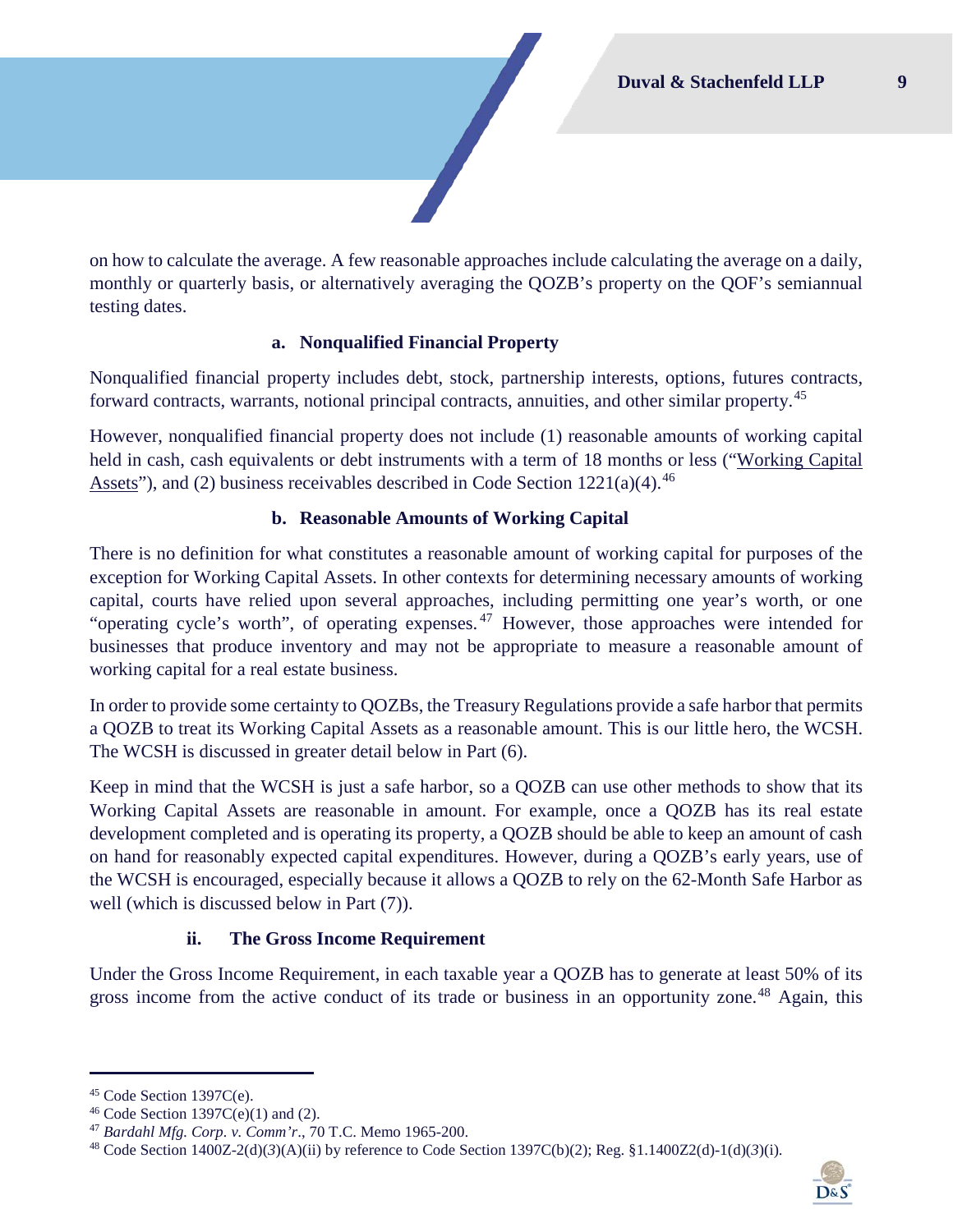requirement tends to get more attention in an operating business QOZB. For real estate QOZBs that generate their income from their developed or improved real estate, this should not be an issue.

## **iii. The Intangible Property Requirement**

At least 40% of a QOZB's intangible property must be used in the active conduct of the QOZB's trade or business in an opportunity zone.<sup>[49](#page-10-1)</sup> This is another requirement that tends to be less critical for real estate QOZBs.

## **iv. The Sin Business Prohibition**

A QOZB cannot be a specified "sin business", such as a private or commercial golf course, a country club, a massage parlor, a hot tub facility, a suntan facility, a racetrack or other facility used for gambling, or any store the principal business of which is the sale of alcoholic beverages for consumption off premises.[50](#page-10-2) Additionally, a QOZB cannot lease more than a *de minimis* amount of property (less than 5% of the net rentable square feet of its real property) to any of the sin businesses.<sup>[51](#page-10-3)</sup>

## <span id="page-10-0"></span>**6. The Working Capital Safe Harbor**

As noted above, the WCSH is a tool that QOZBs can use to manage compliance with the Financial Property Limit. If a QOZB properly documents and maintains a WCSH, its Working Capital Assets are treated as reasonable in amount and any financial property (such as cash) that is covered by the WCSH loses its disqualifying taint.<sup>[52](#page-10-4)</sup> Keep in mind that Working Capital Assets include equity contributions, from a QOF or a non-QOF partner, as well as borrowed amounts from a loan.

## **i. Three WCSH Requirements**

<span id="page-10-6"></span>In order for a QOZB's Working Capital Assets to be considered reasonable in amount under the WCSH, there are three requirements.

First, the QOZB must prepare a statement in writing that the QOZB's Working Capital Assets are designated for the development of a trade or business in an opportunity zone, including if appropriate the acquisition, construction, or substantial improvement of tangible property in an opportunity zone (the "Statement").<sup>[53](#page-10-5)</sup>



<span id="page-10-1"></span> $^{49}$  Code Section 1400Z-2(d)(3)(A)(ii) by reference to Code Section 1397C(b)(4); Reg. §1.1400Z2(d)-1(d)(3)(ii).

<span id="page-10-2"></span><sup>&</sup>lt;sup>50</sup> Code Section 1400Z-2(d)(3)(A)(iii) by reference to Code Section 144(c)(6)(B); Reg. §1.1400Z2(d)-1(d)(4).<br><sup>51</sup> Reg. §1.1400Z2(d)-1(d)(4)(i).

<span id="page-10-4"></span><span id="page-10-3"></span> $52$  Reg. §1.1400Z2(d)-1(d)(3)(v).

<span id="page-10-5"></span> $53$  Reg. §1.1400Z2(d)-1(d)(3)(v)(A).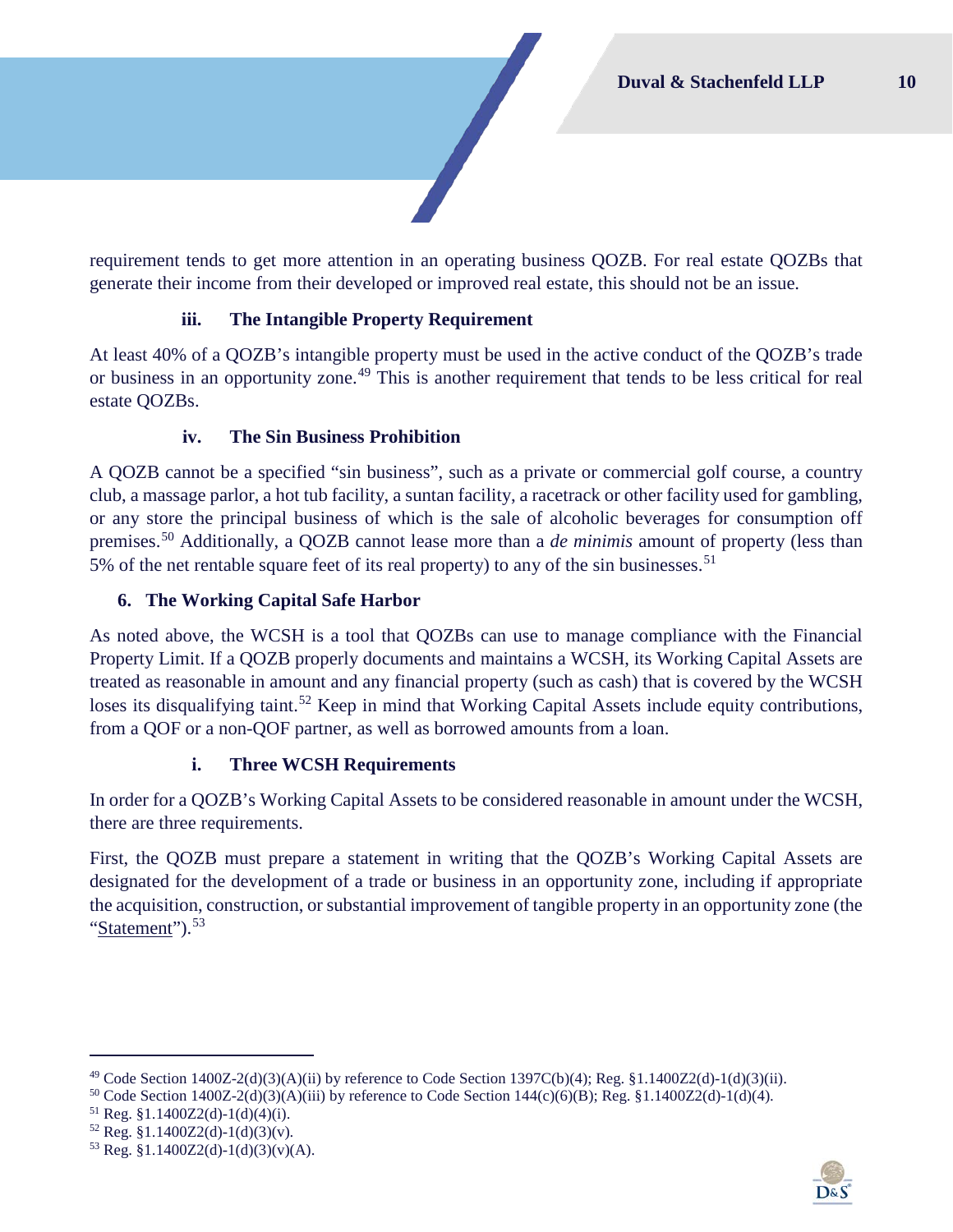Second, the QOZB must prepare a written schedule for the planned expenditure of the Working Capital Assets within 31 months of the receipt by the QOZB of the Working Capital Assets (the "31-Month Schedule").<sup>[54](#page-11-0)</sup>

Third, the QOZB must actually use the Working Capital Assets in a manner that is substantially consistent with the Statement and the 31-Month Schedule (the "Consistent Use Requirement").<sup>[55](#page-11-1)</sup>

## **ii. The Statement and the 31-Month Schedule**

The Treasury Regulations do not provide much additional guidance on how specific the Statement or 31-Month Schedule needs to be. There are no official templates or other examples of what a WCSH compliance plan should actually look like.

## **a. The Statement**

On the Statement, there is a fine line to walk between being detailed enough, but not too detailed. Under the Consistent Use Requirement, Working Capital Assets must be used in a manner that is substantially consistent with the Statement and 31-Month Schedule, and any disagreement about what "substantially consistent" actually means will come down to the facts. For example, if the development plan is to build a multifamily property at a specific site with 75 units, a parking garage, and 3 retail units, then the Statement might say that the plan is to build a multifamily property at a specific site, possibly with a parking garage and retail, pending final approvals and architectural plans. This way if the project ends up having 80 units and a parking garage, but no retail, it is within the scope of the Statement.

If the site plans themselves are still up in the air depending on environmental considerations, zoning approvals, or some other uncertainty, then the Statement should reflect as many details as possible about the project, and perhaps a few alternatives depending on how the uncertainties might play out. The Statement should also note the reason for the lack of specificity, so any future reader (such as an IRS audit agent) understands why the Statement is not more definitive. Once the QOZB's plans become clearer, it might consider updating the Statement, but be mindful of making wholesale changes as explained below.

If a QOZB was formed to help manage certain investment deadlines and is essentially a place to "park" at least 90% of a QOF's assets so that the QOF does not fail its 90% investment test, then the Statement should indicate as many details as possible about the intended business of the QOZB. For example, if the QOZB is intending to acquire property in a certain geographic region or in a certain asset class, certainly include that information. The WCSH file should also contain written records showing efforts made to secure an investment, such as emails to potential sellers inquiring about a property, letters of intent, draft term sheets, financing materials from possible lenders, and marketing materials from the



<span id="page-11-0"></span> $54$  Reg. §1.1400Z2(d)-1(d)(3)(v)(B).

<span id="page-11-1"></span> $55$  Reg. §1.1400Z2(d)-1(d)(3)(y)(C).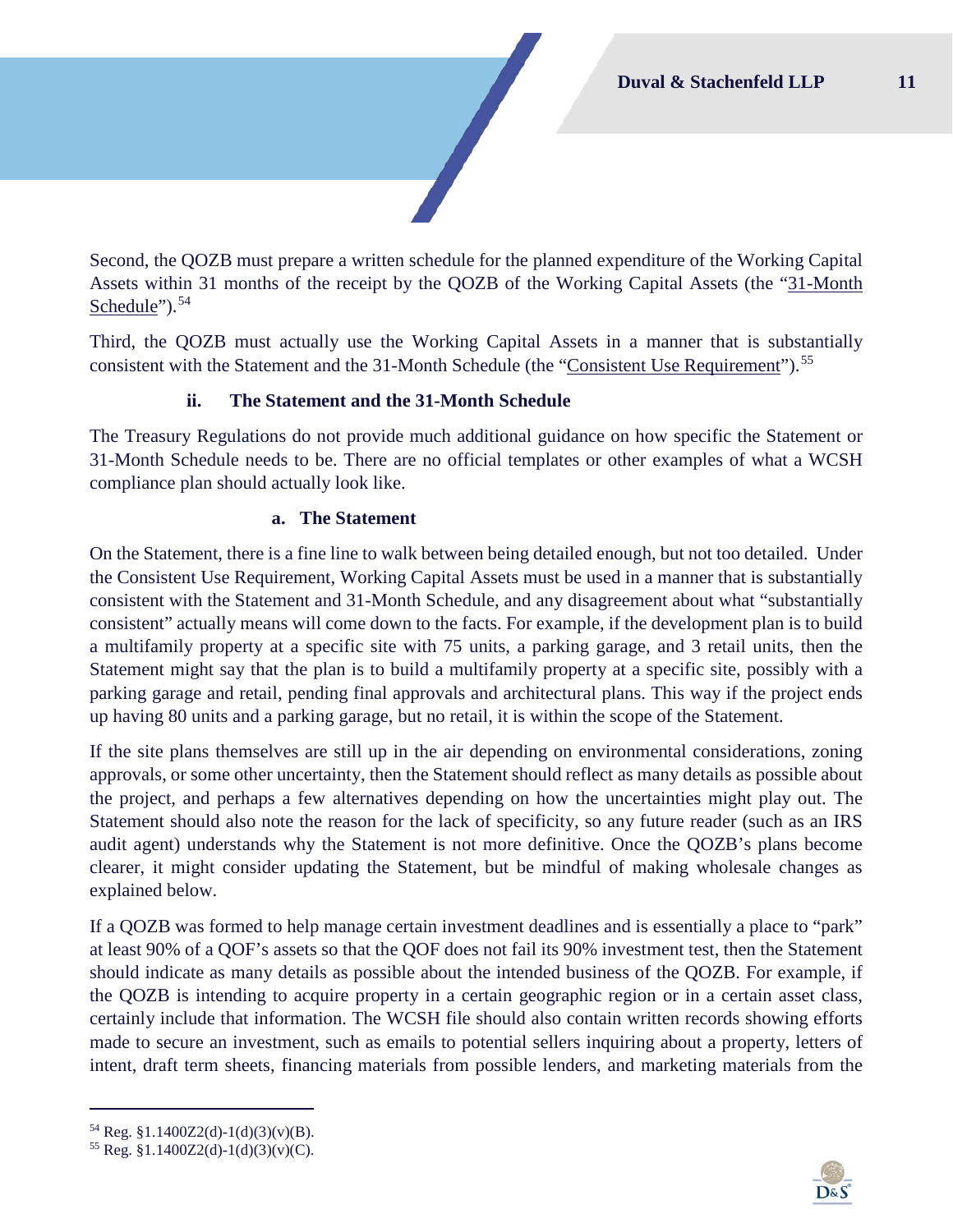QOF itself (if relevant). There is no guarantee that a Statement without a specific property will pass muster, so the more evidence a QOZB has to show diligent efforts to obtain qualifying property, the better.

## **b. The 31-Month Schedule**

Similarly, the 31-Month Schedule should have a hefty amount of detail. The balancing act for the QOZB will be to include enough evidence to show a true plan to spend the Working Capital Assets in the 31month period without getting bogged down in specifying costs to the penny.

Given the Consistent Use Requirement, it may actually be better to bundle certain expenses, and to list expected costs as ranges, instead of specific amounts. For example, instead of specifying hard dollar costs for each building material, it should be sufficient to list "building materials (including, steel, cement, wood, etc.)" and then a range of the expected costs. Prices can fluctuate over time, as well as design plans, and a QOZB does not want to risk failing the Consistent Use Requirement because the granite countertops cost more than its initial budgeted cost.

## **c. Changes to the Statement and 31-Month Schedule**

Changes to a QOZB's development plans might occur for completely legitimate business reasons, such as either the approval or failure of certain applications (zoning, etc.), because of the discovery of new circumstances (an environmental issue), or even a global public health crisis. With the COVID-19 pandemic, there may be projects which no longer make sense. For example, developing a new hotel in a dense urban area may not be the best use of a QOZB's investment dollars.

The good news is that Treasury released proposed regulations which grant some flexibility to a QOZB to revise or replace its Statement and 31-Month Schedule in certain situations.<sup>[56](#page-12-0)</sup> The bad news is that changes to a QOZB's Statement and 31-Month Schedule are only explicitly blessed if those changes are made in response to a federally declared disaster. Under these new regulations, a new or revised Statement and 31-Month Schedule can be used only if they are adopted within 120 days after the close of a federally declared disaster.<sup>[57](#page-12-1)</sup> Even if a QOZB changes its Statement and 31-Month Schedule in accordance with these rules, it is still subject to the original 31-month period to use its Working Capital Assets, plus the up-to-24 additional months pursuant to the federal disaster relief provisions (discussed below). $58$ 



<span id="page-12-2"></span>

<span id="page-12-1"></span><span id="page-12-0"></span><sup>56</sup> REG-121095-19 (Apr. 12, 2021). 57 Prop. Reg. § 1.1400Z2(d)-1(d)(3)(v)(D). 58 *Id*.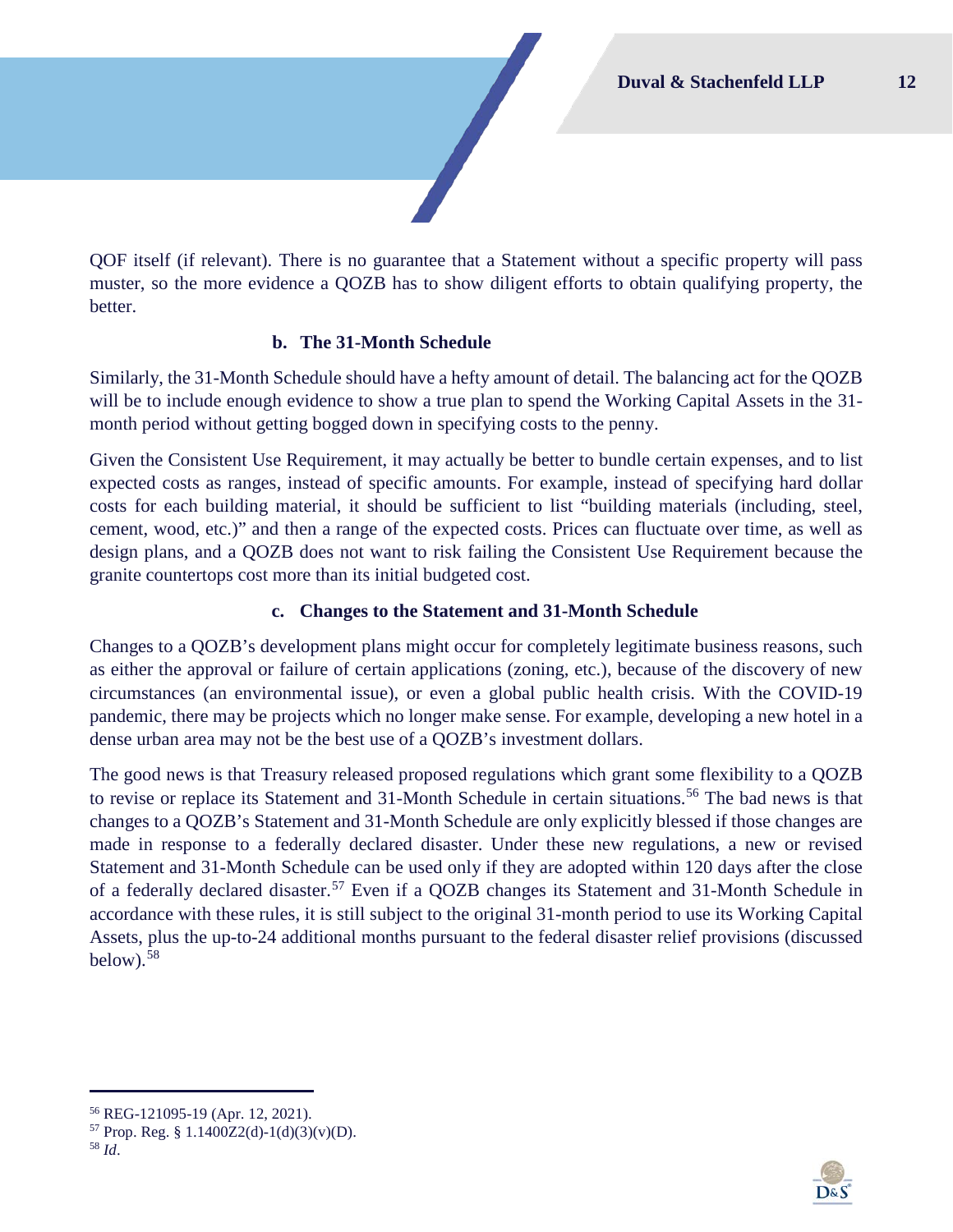As provided below in Part (6)(iii)[\(b\)](#page-14-0), the COVID-19 pandemic is a federally declared disaster, which remains open as of the writing of this article. So any QOZBs that need to pivot as a result of the pandemic can do so with confidence that they are operating within official guidance.<sup>[59](#page-13-0)</sup>

Unfortunately, other than in response to a federally declared disaster, it appears that a QOZB cannot change its Statement and 31-Month Schedule without jeopardizing its compliance with the WCSH rules. Unless and until this flexibility is broadened beyond changes made in response to a federally declared disaster, be very cautious about otherwise making wholesale changes to a QOZB's Statement and 31- Month Schedule. Although it seems reasonable to permit changes made based on commercial justifications, if those changes are made outside the scope of the new guidance or otherwise could result in a QOZB not using its Working Capital Assets in a manner that is substantially consistent with the originally drafted Statement and the 31-Month Schedule, a QOZB risks failing the Consistent Use Requirement.

## **iii. Consistent Use Requirement and Delays**

As noted above, under the Consistent Use Requirement the QOZB has to use its Working Capital Assets in a manner that is *substantially consistent* with the Statement and the 31-Month Schedule. This language already permits a small amount of deviation from the original plans, but if a QOZB's development plans change midway, it should consider updating the Statement and the 31-Month Schedule.

Despite a QOZB's best laid plans, most likely (or perhaps most certainly) there will be delays in its project. A small delay is unlikely to cause a QOZB to fail the Consistent Use Requirement, especially if it has built in enough wiggle room to account for typical minor delays. However, a larger delay could cause an issue with the Consistent Use Requirement, especially if the delay pushes the QOZB's timeline past the permitted 31 months. Luckily, the WCSH rules provide some flexibility for delays.

#### **a. Governmental Approvals**

First, the Treasury Regulations permit some leeway on account of delays attributable to waiting for certain types of approvals. If a QOZB is not able to spend its Working Capital Assets in accordance with the 31-Month Schedule because it is waiting for government action on a completed application, that delay does not cause the QOZB to fail the Consistent Use Requirement.<sup>[60](#page-13-1)</sup> For example, if (1) a QOZB is waiting on a building permit, zoning change, tax lot designation or merger, or environmental certificate, and (2) that waiting period causes an actual delay in the QOZB's ability to spend its Working Capital Assets as set out in its 31-Month Schedule, then the QOZB does not fail the Consistent Use Requirement.



<span id="page-13-0"></span><sup>&</sup>lt;sup>59</sup> Although these new proposed regulations are not effective until finalized, taxpayers can rely on them beginning in taxable year 2020.

<span id="page-13-1"></span> $^{60}$  Reg. §1.1400Z2(d)-1(d)(3)(v)(C).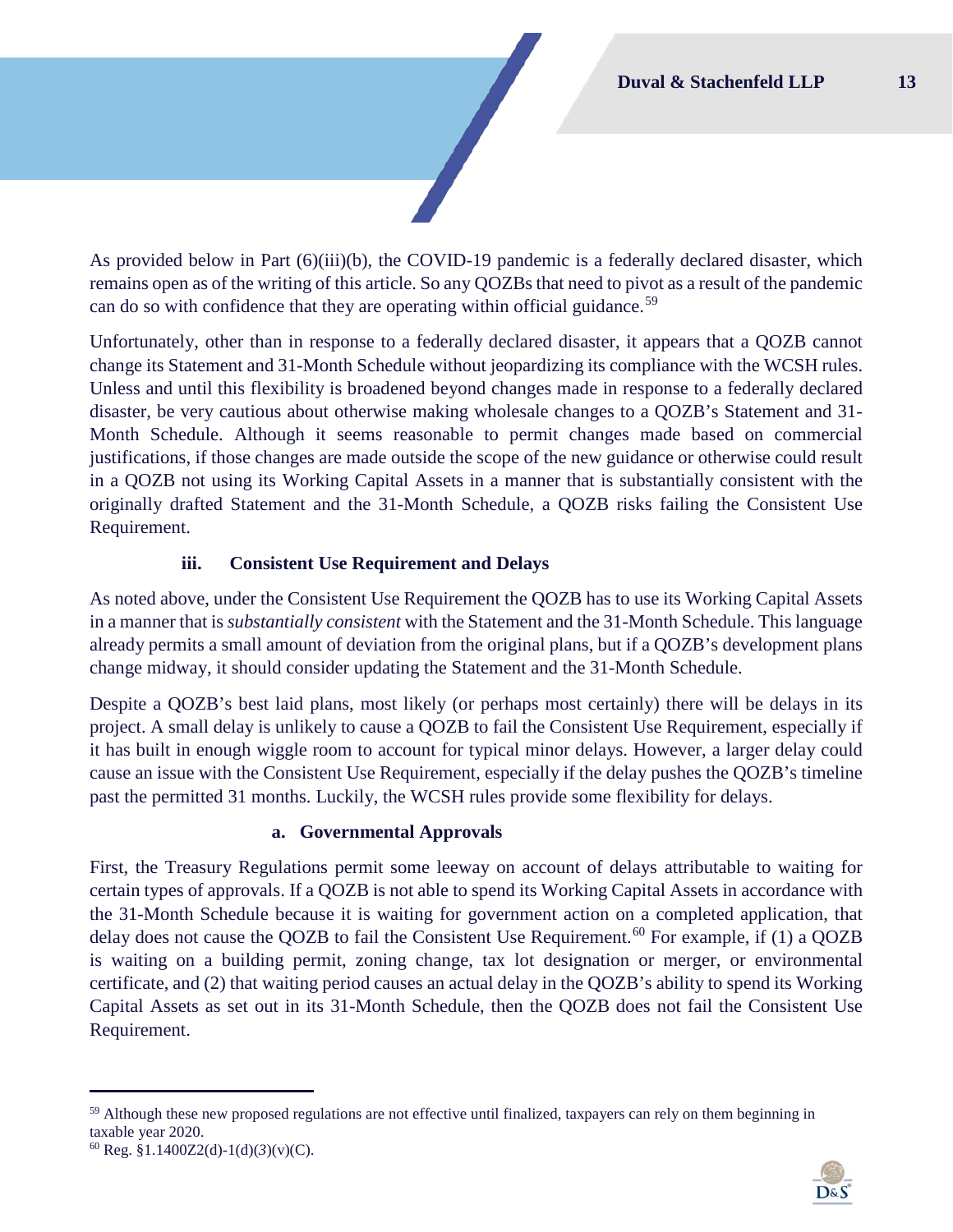Although the Treasury Regulations themselves do not elaborate on the term "delay", the preamble to those regulations adds some helpful color. Treasury and the IRS's view is that a tolling of the 31-month period would not be appropriate if the governmental delay does not pose a substantial obstacle to a QOZB's project. [61](#page-14-1) However, if a governmental permitting delay has caused the delay of a project covered by a WCSH, and no other action could be taken to improve the property or complete the project during the permitting process, then the 31-month period should be tolled for a duration equal to the permitting delay.  $62$  Given the factual nature of such a delay, and the subjective nature of what a "substantial obstacle" might be, a QOZB should keep detailed records on when various applications are submitted and when any delay of the project begins and ends in case it needs to take advantage of this tolling rule.

## **b. Federally declared disasters**

<span id="page-14-0"></span>Second, if a QOZB is located in an opportunity zone that is within a federally declared disaster area, the QOZB is granted not more than an additional 24 months to use its Working Capital Assets without failing the Consistent Use Requirement. [63](#page-14-3) Although the Treasury Regulations do not explicitly tie the availability of the extra 24 months to a project delay, the preamble to the Treasury Regulations indicates that a QOZB can only take advantage of the extra time to the extent of any delay attributable to the federally declared disaster.<sup>[64](#page-14-4)</sup> Again, a QOZB should keep detailed records about its project and the project's progress (or lack thereof).

The IRS has clarified that the Emergency Declaration made in March 2020 as a result of COVID-19 resulted in all 50 states, the District of Columbia, and five territories being federally declared disaster areas.[65](#page-14-5) Since every opportunity zone is now in a federally declared disaster area, any QOZB with Working Capital Assets covered by a WCSH before June 30, 2021 can take advantage of the extra 24 months for purposes of the Consistent Use Requirement.<sup>[66](#page-14-6)</sup> However, regardless of the certainty of every opportunity zone being in a federally declared disaster area, the same uncertainties noted above regarding project delays continue to apply. QOZBs may be required to prove delays attributable to the pandemic in order to toll their 31-month period, so good records will be helpful, if not critical.

#### **iv. Multiple WCSHs**

Depending on a QOZB's project, capital may be needed in stages as the project progresses. For example, a QOZB may need cash initially to acquire the property and conduct certain pre-development activities. Once the QOZB is ready to progress the development, it would need additional funds for construction.



<span id="page-14-1"></span><sup>61</sup> T.D. 9889, 85 Fed. Reg. 1866, 1926 (Jan. 13, 2020).<br>
<sup>62</sup> *Id.* <sup>63</sup> Reg. §1.1400Z2(d)-1(d)(3)(v)(D).

<span id="page-14-2"></span>

<span id="page-14-4"></span><span id="page-14-3"></span><sup>64</sup> T.D. 9889, 85 Fed. Reg. 1866, 1926 (Jan. 13, 2020).

<span id="page-14-5"></span><sup>&</sup>lt;sup>65</sup> Notice 2020-39, 2020-26 IRB 984, 06/05/2020; Notice 2021-10, 2021-6 IRB, 01/20/2021.<br><sup>66</sup> Notice 2021-10, 2021-6 IRB, 01/20/2021.

<span id="page-14-6"></span>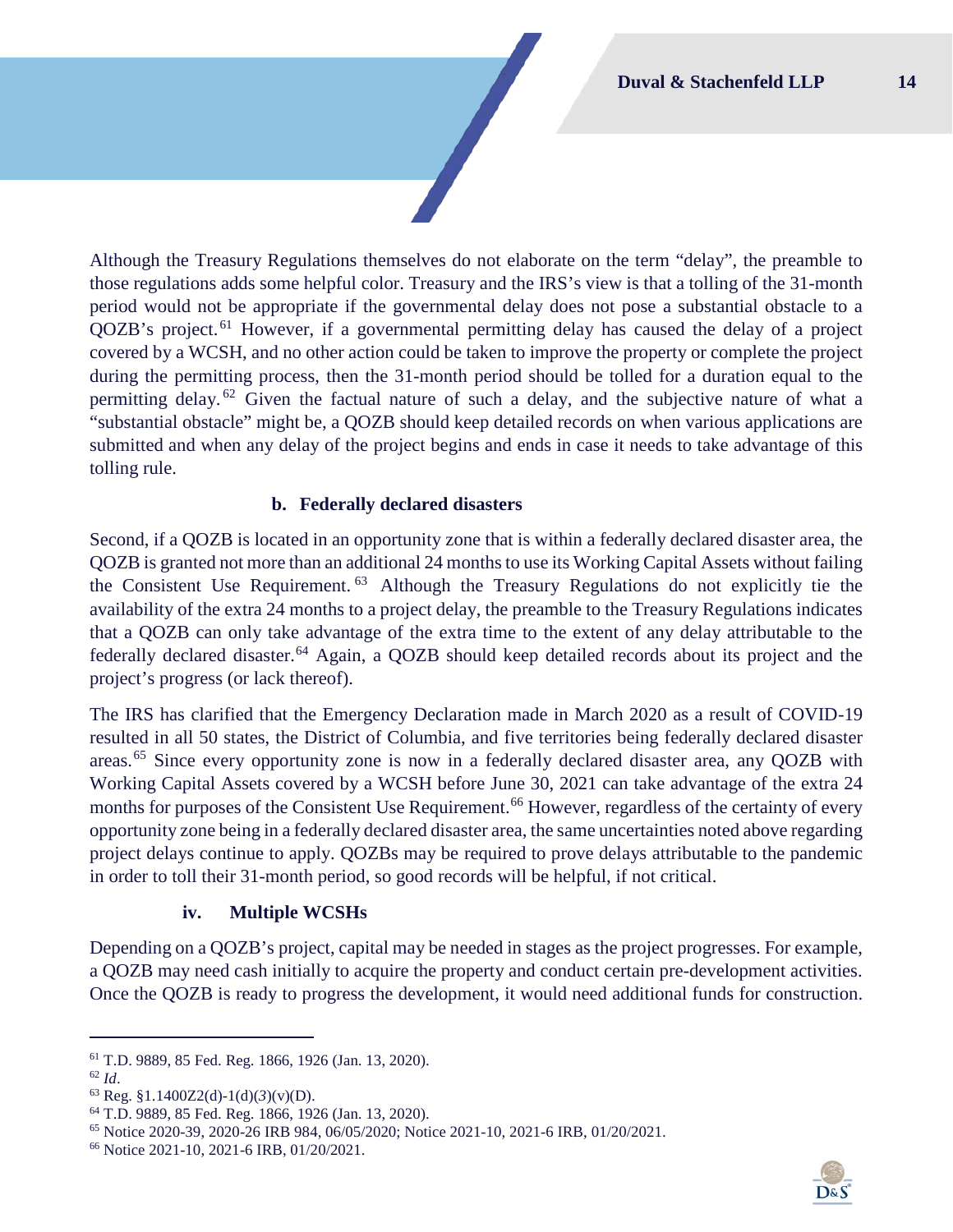If the total timeline for the project exceeds 31 months, the QOZB should not collect all of the required capital upfront, since it will not be able to comply with the WCSH rules which require spending the Working Capital Assets within 31 months.

Thankfully, a QOZB can have multiple sequential or overlapping WCSHs, as long as each one meets the three requirements set out above in Part  $(6)(i)$ .<sup>[67](#page-15-0)</sup> This means that each WCSH has to have its own Statement and 31-Month Schedule, and the QOZB must meet the Consistent Use Requirement for each WCSH.

For example, the QOZB could initially be funded with sufficient cash to acquire the property and to pay for expected pre-development costs. The Statement for this "Pre-Development WCSH" could indicate that the QOZB will acquire property at a specific site, begin the permitting and approvals process, and undertake environmental remediation of the property, with an ultimate view of developing and operating newly constructed property. The 31-Month Schedule for the Pre-Development WCSH would include the expected costs and timeline (within 31 months) for the property acquisition and the corresponding predevelopment activities. The Working Capital Assets noted in the Pre-Development WCSH need to be spent as indicated in the 31-Month Schedule.

When the QOZB receives additional capital for the construction phase of the project, it would start a new "Construction WCSH". The Statement for the Construction WCSH would indicate that the QOZB is going to use its Working Capital Assets to construct the new property, subject to all the detailing rules noted above, and the 31-Month Schedule for the Construction WCSH would list the expected use of the Working Capital Assets over a 31-month period. The Working Capital Assets noted in the Construction WCSH need to be spent as indicated in the 31-Month Schedule.

If the two WCSHs are sequential so that the Construction WCSH begins when new capital is contributed in month 32, this does not mean that the QOZB has 62 months to spend its initial capital from the Pre-Development WCSH. The Working Capital Assets covered by the Pre-Development WCSH must be spent within the first 31 months, subject to any tolling rules, and the Working Capital Assets contributed in month 32 that are covered by the Construction WCSH need to be spent during months 32 through 62, again subject to any tolling. So be thoughtful about when cash is contributed to a QOZB (or borrowed by a QOZB), since the 31-month clock starts running when the QOZB receives the Working Capital Assets.

If the two WCSHs are overlapping, the QOZB should take care to document the use of the Working Capital Assets as between the two WCSHs. Cash is fungible of course, but good recordkeeping will help to show that the QOZB was always in compliance with the WCSH rules. The initial Pre-Development



<span id="page-15-0"></span> $67$  Reg. §1.1400Z2(d)-1(d)(3)(v)(E).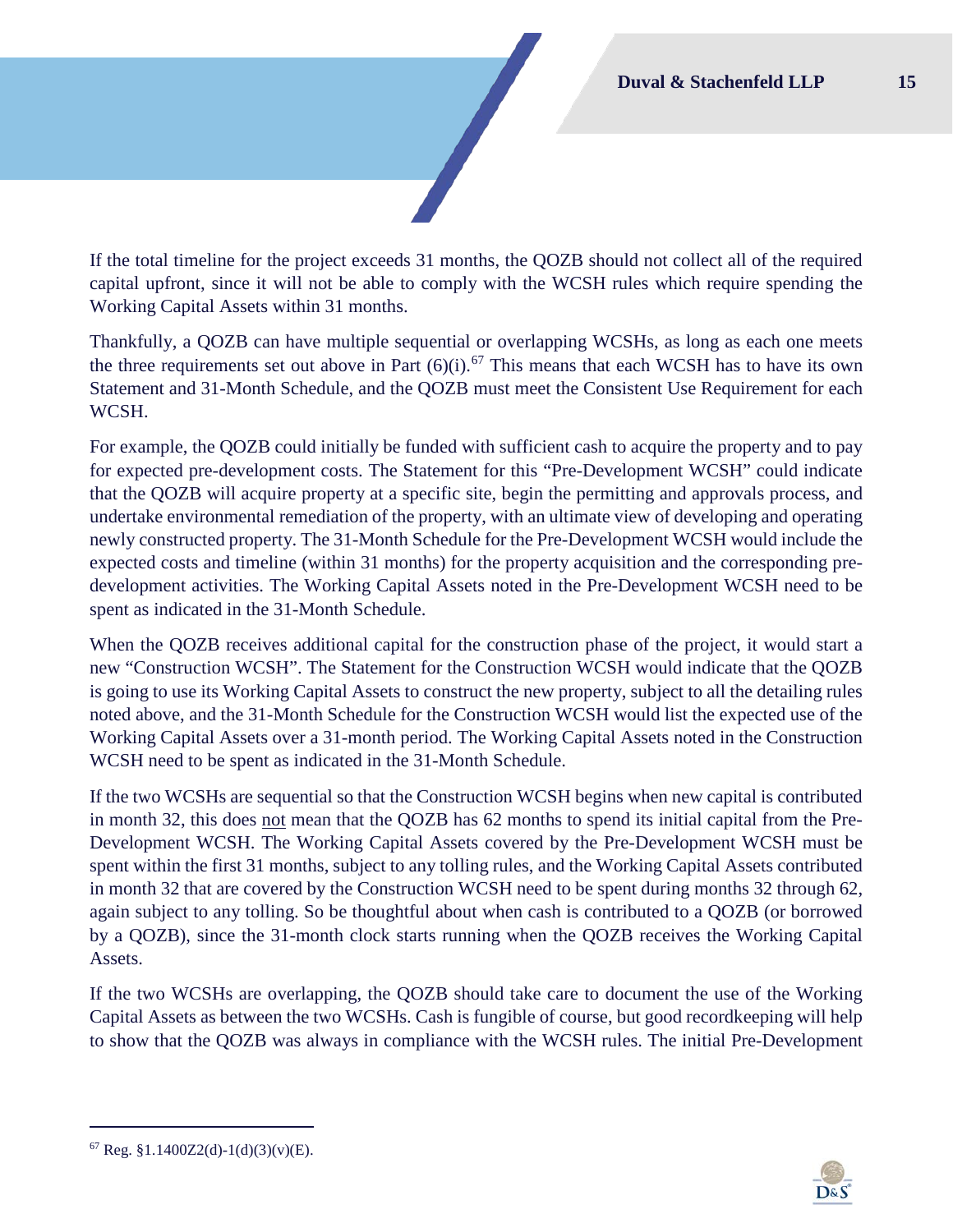WCSH can continue until month 31, plus any tolling, even if the QOZB has already started the Construction WCSH.

The Treasury Regulations also indicate that each WCSH has to include a substantial amount of Working Capital Assets. If the QOZB has a WCSH in place and receives a small amount of capital 10 months into its 31-month period, and if the new capital will be used for the purposes set out in the Statement, the QOZB should amend its 31-Month Schedule to indicate (1) the additional Working Capital Assets and (2) how those funds will be used in the remaining 21 months left in the WCSH period. If the QOZB has a WCSH in place and receives a substantial amount of Working Capital Assets for a new phase of the project, the QOZB should begin a new WCSH for those assets with a new Statement and 31-Month Schedule.

#### **v. Paperwork**

The WCSH is not sent to the IRS or attached to either the QOF or QOZB's tax returns. Except in the case of an audit, the IRS is not likely to ever see a QOZB's WCSH. Still, this is a crucial recordkeeping exercise for the QOZB and a critical piece of QOZB compliance.

Remember that a QOF has a 90% asset test to meet annually. In a single asset deal, the QOF's only significant asset is likely to be equity in a single QOZB. Therefore, if the QOZB fails to be a good QOZB, the QOF fails the QOF 90% Asset Test. Without a proper WCSH in place, a QOZB might fail the Financial Property Limit if it has too much cash on hand. If the QOZB does not meet the Financial Property Limit, it is not a good QOZB which could result in the QOF failing the QOF 90% Asset Test.

When a QOF files its tax return every year, it needs to certify compliance with the QOF 90% Asset Test, so every QOF that owns equity in a QOZB will likely be seeking some sort of certification that the QOZB meets all of the QOZB requirements. While it remains to be seen exactly how standardized QOZB compliance reports will become, expect that QOFs will request copies of a QOZB's WCSH to ensure that the QOZB is in compliance with the Financial Property Limit.

## <span id="page-16-0"></span>**7. 62-Month Safe Harbor**

The WCSH is a tool available to QOZBs to help manage compliance with the Financial Property Limit. Moreover, use of the WCSH enables a QOZB to rely on a 62-month "start-up" safe harbor for QOZBs (the "62-Month Safe Harbor"),<sup>[68](#page-16-1)</sup> understanding that it may take a QOZB some time to actually start its trade or business. For example, a QOZB may need several years to complete its real estate development before it can begin operating the property as a trade or business. As described in more detail below, the 62-Month Safe Harbor helps a QOZB comply with three of the QOZB requirements (the Tangible



<span id="page-16-1"></span> $^{68}$  Reg. §1.1400Z2(d)-1(d)(3)(vi)(A).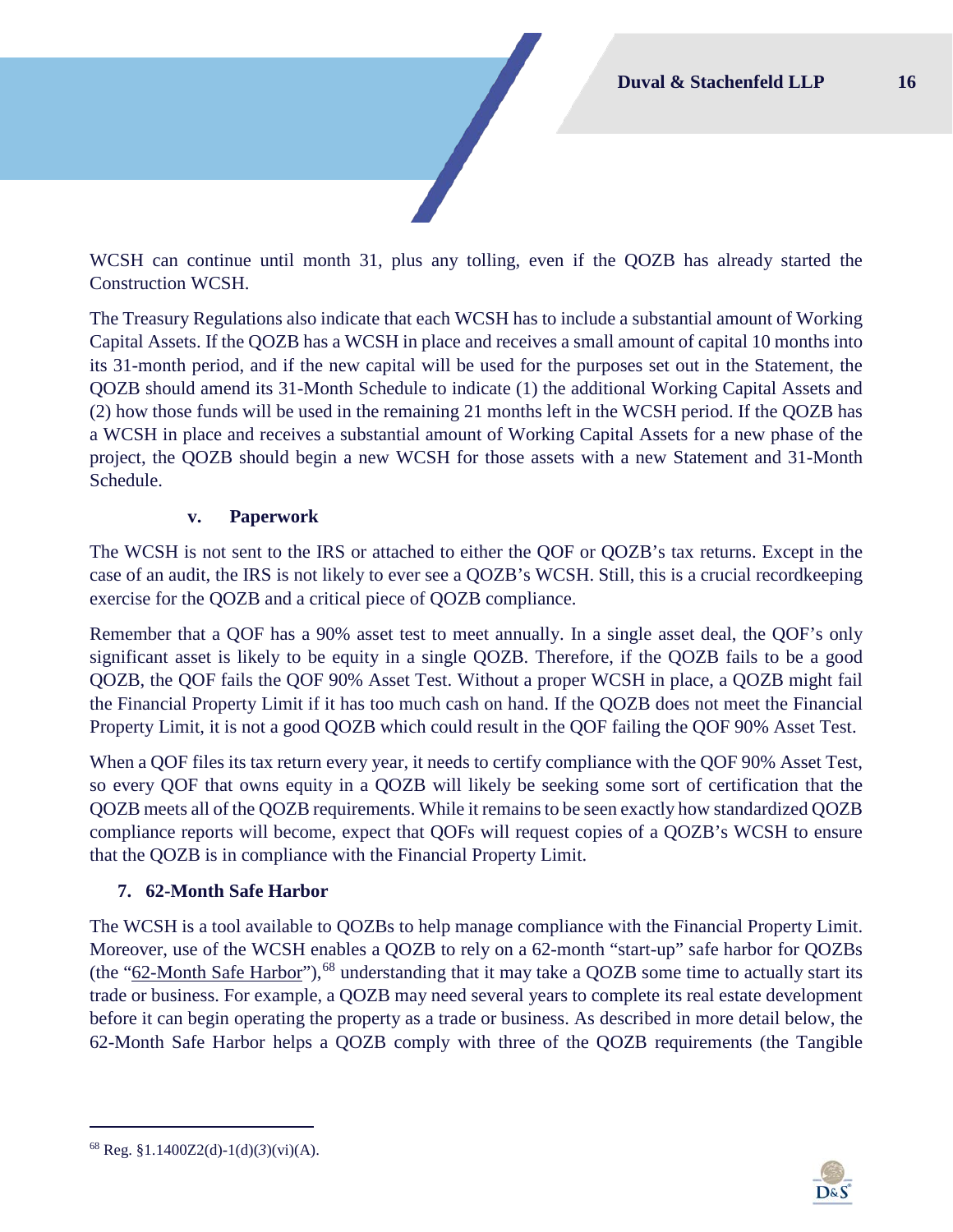Property Requirement, the Gross Income Requirement, and the Intangible Property Requirement) during its first 62 months.

## **i. WCSH Required**

In order to take advantage of the 62-Month Safe Harbor, a QOZB has to have one or more WCSHs in place during the 62-month period.<sup>69</sup> Each of those WCSHs has to independently meet all of the WCSH requirements, so the Working Capital Assets from an expiring 31-month WCSH must be spent in accordance with the Consistent Use Requirement.<sup>[70](#page-17-1)</sup> Because of the importance of the 62-Month Harbor as a tool to help certain QOZBs manage compliance in their early years, it may be advisable for a QOZB to keep more than a de minimis amount of Working Capital Assets covered by a WCSH for its first 62 months.

Any subsequent infusions of capital into the QOZB should be used in furtherance of the QOZB's Statement and 31-Month Schedule as drafted in its WCSH, and any overlapping or sequential applications of the WCSH have to include a substantial amount of Working Capital Assets.<sup>[71](#page-17-2)</sup> This requirement that subsequent WCSHs include a "substantial amount" of Working Capital Assets is intended to prevent abusive situations where a QOZB might try to artificially extend its time to complete its development by creating new WCSHs for small amounts. Unfortunately there is no guidance on what "substantial amount" means, but any subsequent WCSH should be for more than a de minimis amount of capital. Additionally, a subsequent WCSH should cover a new phase or aspect of the development that is not part of a prior WCSH.

Remember that borrowed funds also constitute Working Capital Assets.<sup>[72](#page-17-3)</sup> This means that a QOZB can use contributed equity from a QOF, for example, to acquire property and pay for pre-development expenses, all in accordance with an initial WCSH. The QOZB can then use proceeds from a construction loan for the actual development in accordance with a second WCSH, which can either be overlapping with the first WCSH or sequential.

Note that the 62-Month Safe Harbor does not extend the 31-month WCSH to 62 months. A QOZB does not have 62 months from the time it receives Working Capital Assets to use those amounts under a single WCSH. A QOZB still has only 31 months from the date it receives Working Capital Assets to consume those assets, subject to possible tolling for delays. Rather, the 62-Month Safe Harbor allows a QOZB to string together WCSHs with multiple infusions of cash over time in order to develop its business.



<span id="page-17-0"></span><sup>69</sup> Reg. §1.1400Z2(d)-1(d)(*3*)(vi)(A)(1). 70 Reg. §1.1400Z2(d)-1(d)(*3*)(vi)(A)(2).

<span id="page-17-2"></span><span id="page-17-1"></span><sup>71</sup> Reg. §1.1400Z2(d)-1(d)(*3*)(vi)(A)(3); §1.1400Z2(d)-1(d)(*3*)(vi)(A)(4).

<span id="page-17-3"></span><sup>&</sup>lt;sup>72</sup> Reg. §1.1400Z2(d)-1(d)(3)(vi)(A)(4).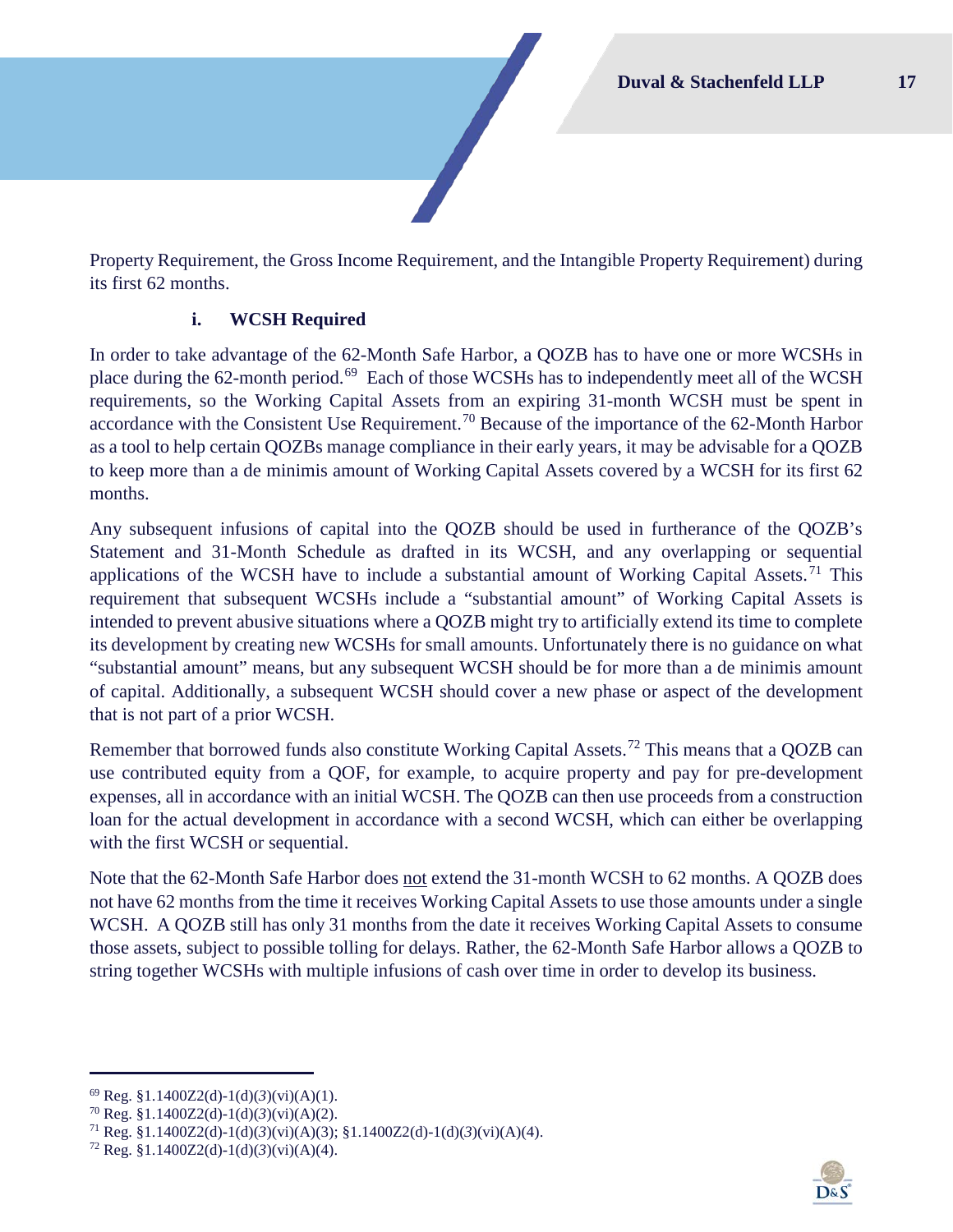At the expiration of a QOZB's 62-Month Safe Harbor (which will be less than 62 months if the QOZB does not have WCSHs in place for the full 62 months), a QOZB will have to meet all of the QOZB requirements independently without the benefit of the 62-Month Safe Harbor.

## **ii. 62-Month Gross Income Safe Harbor**

Under the 62-Month Safe Harbor, if a QOZB derives any gross income from Working Capital Assets that are covered by a WCSH, that gross income is counted towards satisfaction of the Gross Income Requirement during the WCSH period.<sup>[73](#page-18-0)</sup> This is helpful because a QOZB in the midst of a real estate development is not likely to have any gross income yet from its trade or business. Absent this safe harbor, if the QOZB has some of its Working Capital Assets in an interest bearing account, that interest income could jeopardize the QOZB's ability to comply with the Gross Income Requirement, since even a *de minimis* amount of interest income could exceed 50% of the QOZB's gross income in an early year.

## **iii. 62-Month Intangible Property Safe Harbor**

The 62-Month Safe Harbor also provides some relief to a QOZB in meeting the Intangible Property Requirement. Any intangible property purchased or licensed by the QOZB pursuant to a valid WCSH satisfies the Intangible Property Requirement during the WCSH period.<sup>[74](#page-18-1)</sup> This is helpful because the QOZB would otherwise be required to use at least 40% of its intangible property in its trade or business in an opportunity zone. If the QOZB has not yet started its business, it would not be able to meet the Intangible Property Requirement.

## **iv. 62-Month Tangible Property Requirement**

The 62-Month Safe Harbor provisions that apply with respect to the Tangible Property Requirement have been through a bit of a roller coaster, but luckily the most recent set of correcting amendments in August 2021 (the "2021 Correcting Amendments") have clarified some prior ambiguity, as described below.

## **a. December 2019 Final Regulations**

When the final Treasury Regulations were released in December 2019, there was a provision which offered some relief on the Tangible Property Requirement to a QOZB during the WCSH. Under that provision, if a QOZB has a valid WCSH in effect with a Statement that designates Working Capital Assets for the acquisition, construction or substantial improvement of tangible property in an opportunity zone, and, as a result of the expenditure the Working Capital Assets in accordance with the WCSH, the tangible property referenced in the Statement is expected to ultimately meet the requirements applicable



<span id="page-18-0"></span><sup>73</sup> Reg. §1.1400Z2(d)-1(d)(*3*)(vi)(B). 74 Reg. §1.1400Z2(d)-1(d)(*3*)(vi)(C).

<span id="page-18-1"></span>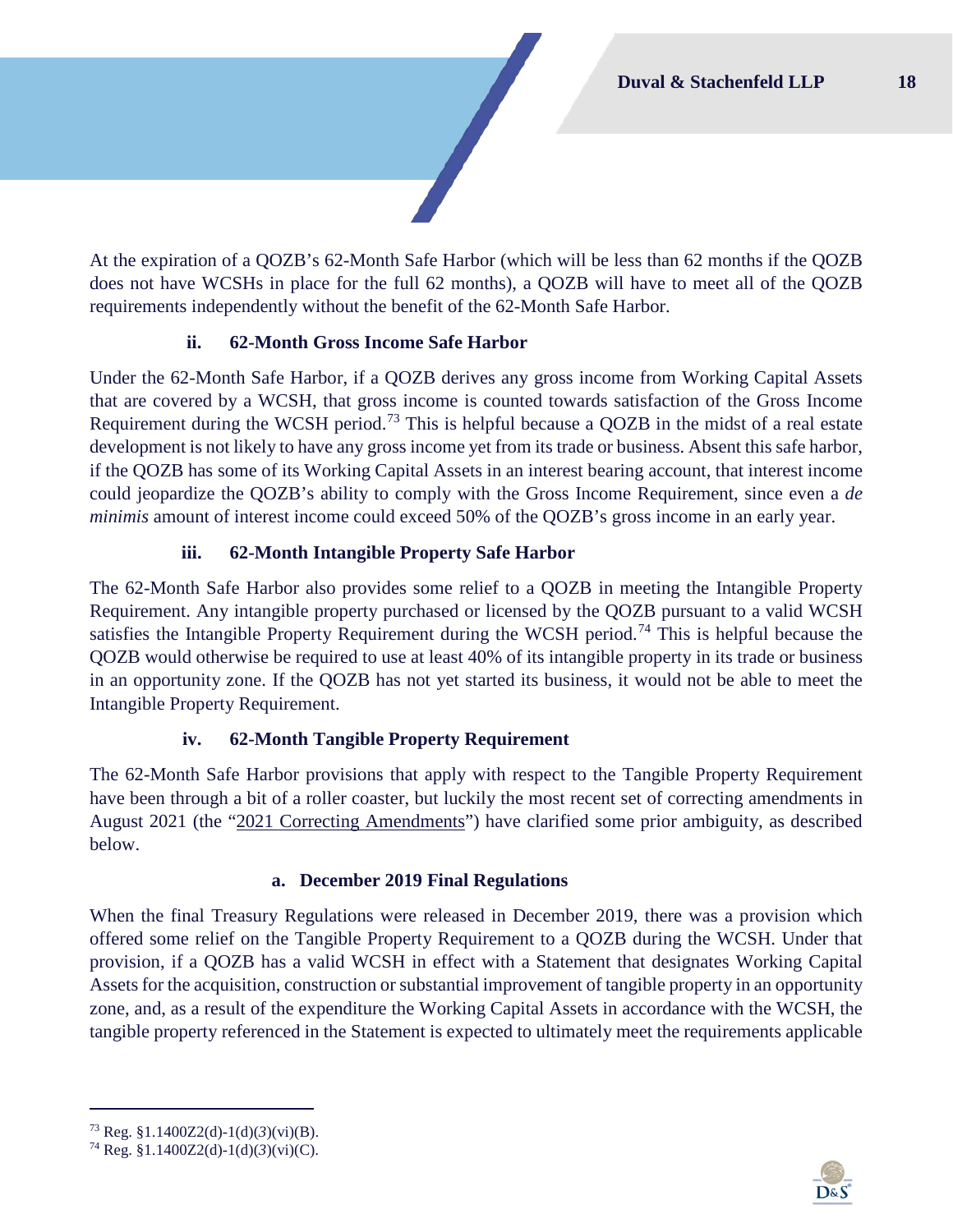to QOZBP, then the tangible property is treated as QOZBP during the WCSH period and subsequent WCSH periods that the property is subject to (the "QOZBP Relief").<sup>75</sup>

The QOZBP Relief was viewed as a helpful provision for QOZBs, since it could take many years before a QOZB's tangible property can meet the QOZBP requirements, particularly the Development Requirement.

#### **b. Correcting Amendments**

Treasury revised the 62-Month Safe Harbor when it issued correcting amendments in April 2020 to the final Treasury Regulations (the "2020 Correcting Amendments"), and the 62-Month Safe Harbor as applied to the Tangible Property Requirement was subsequently revised with the 2021 Correcting Amendments<sup>[76](#page-19-1)</sup> (the 2020 Correcting Amendments and the 2021 Correcting Amendments, together the "Correcting Amendments"). The Correcting Amendments expanded prior guidance in the Treasury Regulations on the 62-Month Safe Harbor as applied to the Tangible Property Requirement, with three main takeaways.

First, Treasury clarified that Working Capital Assets are not QOZBP.<sup>[77](#page-19-2)</sup> Prior to the Correcting Amendments, some practitioners took the position that Working Capital Assets covered by a WCSH could be treated as a proxy for the QOZBP that would ultimately be constructed or developed with those assets. There was language in the preamble to the final Treasury Regulations which indicated that this interpretation may have been correct. However, the Correcting Amendments clarified that Working Capital Assets cannot be treated as QOZBP for any purpose.<sup>[78](#page-19-3)</sup>

Second, new language was added to the Treasury Regulations regarding the effect on certain QOZBs of compliance with the WCSH provisions. The new language (the "Start-Up Rule") states that if a "startup" QOZB has a valid WCSH in effect, then the QOZB satisfies the Tangible Property Requirement during the WCSH period(s).<sup>[79](#page-19-4)</sup> Note that there is no definition for "start-up" business but presumably the

<span id="page-19-4"></span><sup>79</sup> *Id*. Prior to the 2021 Correcting Amendments, the corresponding provision of the 2020 Correcting Amendments stated that if a QOZB had a valid WCSH in effect, then the QOZB satisfied the *QOZBP requirements* during the WCSH period(s). Since the QOZB is an entity and QOZBP is tangible property, there was considerable confusion about what Treasury was trying to accomplish with this provision, since it is not clear how an entity can satisfy the requirements applicable to tangible property. Based on informal discussions with IRS Office of Chief Counsel and Treasury, some practitioners interpreted the provision of the 2020 Correcting Amendments to mean that, during a WCSH period, a QOZB is deemed to meet the Tangible Property Requirement, because the Tangible Property Requirement incorporates the QOZBP requirements. This interpretation was close to the final Start-Up Rule, but at the time, it was not clear whether this interpretation would ultimately be adopted.



<span id="page-19-0"></span><sup>&</sup>lt;sup>75</sup> This provision was moved with the April 2020 Corrections to Reg.  $\frac{1.1400Z2(d)-1(d)}{3(vi)(D)(2)}$ .

<span id="page-19-1"></span><sup>&</sup>lt;sup>76</sup> Reg. §1.1400Z2(d)-1(d)(3)(vi)(D), as added by corrections released on April 1, 2020 and effective on January 13, 2020 (T.D. 9889, 85 Fed. Reg. 19,082 (Apr. 6, 2020)) and as further amended on August 5, 2021 (T.D. 9889, 86 Fed. Reg. 42,716 (Aug. 5, 2021) (effective on August 5, 2021 and applicable on or after January 13, 2020)).

<span id="page-19-3"></span><span id="page-19-2"></span><sup>77</sup> Reg. §1.1400Z2(d)-1(d)(3)(vi)(D)(1). 78 *Id*.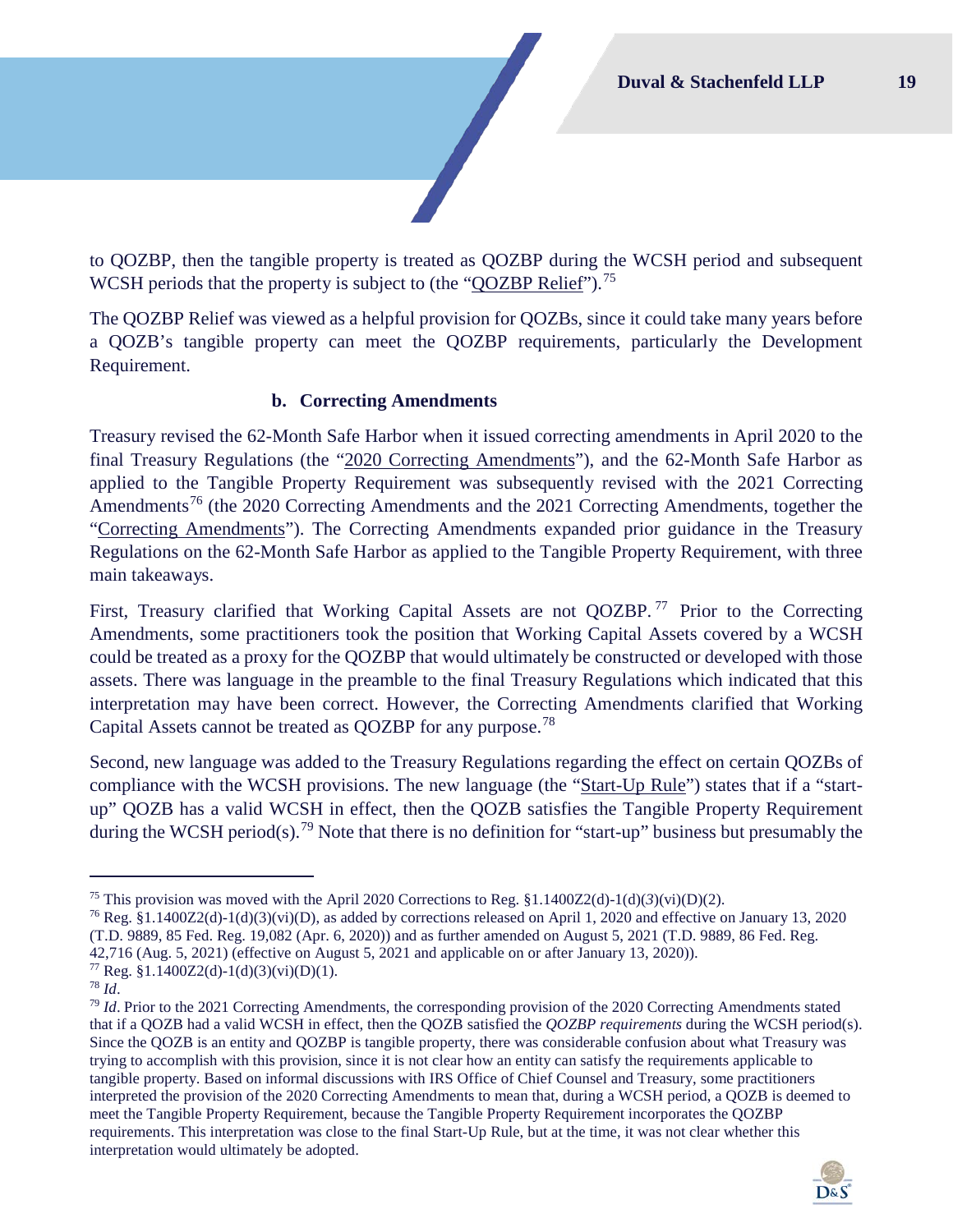QOZB should be a newly formed entity and be engaged in a developing a new trade or business. A QOZB acquiring assets used in an existing trade or business likely will not qualify as a start-up business for purposes of the 62-Month Safe Harbor and the Start-Up Rule.

Third, the Correcting Amendments included, with minor revisions, the same QOZBP Relief that had originally been included in the December 2019 Final Regulations. Remember that under the QOZBP Relief, a QOZB's tangible property can be treated as QOZBP during the WCSH period(s). The QOZBP Relief is available to any QOZB, not just start-up businesses.

## **8. The Power of the WCSH**

With the clarifications of the Correcting Amendments, the WCSH has become even a more powerful tool. Not only does it help a QOZB navigate the Financial Property Limit, but it also opens the door to the 62-Month Safe Harbor and relief on the Tangible Property Requirement, the Gross Income Requirement and the Intangible Property Requirement.

With respect to the Tangible Property Requirement, the QOZBP Relief means that work in process can qualify as QOZBP during the WCSH period, which is helpful for all QOBZs. Additionally, for start-up QOZBs that can take advantage of the Start-Up Rule so that the Tangible Property Requirement is suspended during the WCSH period, impossible projects all of a sudden become possible.

For example, assume one party owns land in an opportunity zone, but does not want to sell it. If that party were to contribute raw land into a new QOZB, the land would not be QOZBP because it would fail the Purchase Requirement. However, assume the land owner contributes the land into the QOZB and a QOF contributes cash into the QOZB for development. Under the Start-Up Rule, the Tangible Property Requirement is suspended during the WCSH period. If the QOZB builds new improvements constituting QOZBP that exceed 70% of the value of all of the tangible property in the QOZB by the end of the WCSH period(s), then that project becomes viable as an opportunity zone development even though the initial land would not meet the Purchase Requirement. This is an amazing accomplishment, only made possible by the little WCSH.

The Start-Up Rule is consistent with the intent behind the OZ Program. If the Tangible Property Requirement itself only requires that 70% of a QOZB's tangible property be QOZBP, then it also makes sense to give QOZBs some time to get into compliance with that requirement. In the case of a new tobe-constructed real estate project that will eventually meet the Tangible Property Requirement because at least 70% of the value of the project is newly constructed improvements, it should not be disqualifying to build those improvements on non-QOZBP land.

The WCSH is a tool that every QOZB should use to its full advantage. The WCSH opens the door to the 62-Month Safe Harbor, which is a powerful set of rules that can help start-up QOZBs get their projects underway without fear of a foot fault on the Tangible Property Requirement, the Intangible Property Requirement and the Gross Income Requirement. And with the Start-Up Rule, the WCSH can be a true